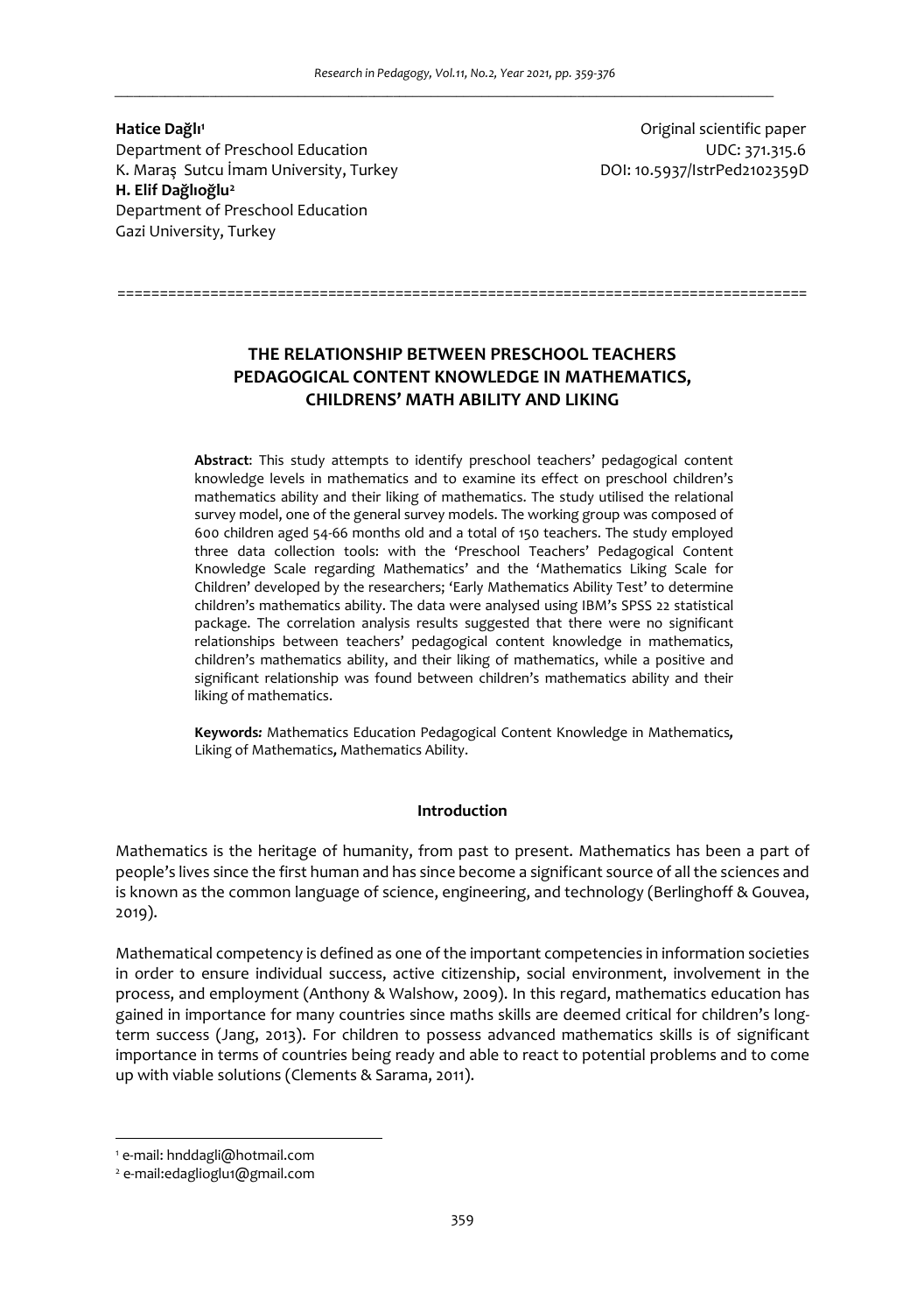Since infancy, children have unknowingly made use of the materials and environmental opportunities available within their socioeconomic and cultural context as they explore the world. As children discover the rich mathematics sources around them, they begin to learn mathematical processes and the basics of mathematics (Anthony & Walshow, 2009), and then progress to gain and apply mathematical concepts through their experiences (Fisher, 2004). Thus, children's mathematical skills develop over time. Considering that children's mathematical skills relate directly to the quality of their early childhood education (Hsieh & McCollum, 2018), mathematics-based activities in preschool mathematics education and the relevant curricula are paramount in revealing children's abilities in this area (Clements & Sarama, 2014; Erdoğan, 2006). Academic studies have revealed that children who are unable to acquire basic maths skills during the preschool period may experience difficulties in mathematics throughout their subsequent learning years (Clements & Sarama, 2010; Toll et al., 2011), which places on the importance of the learning experiences provided during preschool (Shamir & Baruch, 2012).

The organisation of activities that children will be interested in, through the support of adults during the preschool period, may direct their interest and attention towards mathematics-based activities (Fisher, 2004). The participation of children with activities that align with their interests and wishes affects them emotionally, and thereby increases their attention span for that activity (Dunst & Raab, 2013). Considering the notable differences in the interest and motivation of children who have just commenced their preschool education, they can be turned into activities that can increase their desire for learning by creating various different learning experiences (Thompson, 2002). Recent studies have revealed that activities prepared by taking into account the interests of children in order to provide them with high levels of motivation can positively impact on their success (Berhenge, 2013; Mokrova, 2012), and training given in the field creates increased learning permanence (Fisher, 2004).

Various factors such as teachers' knowledge, skill, attitude, and experience, along with children's interests and abilities in educational settings, can affect the mathematics development of children (Benz, 2016; Clements & Sarama, 2014; Lee, 2017; Litkowski et al., 2020). Teachers play an important role in fostering children's mathematics development to an optimal level. Mathematics-based activities enable children to make discoveries, acquire scientific process skills, and to understand measurement skills through the use of numbers (Wortham, 2006). Thus, for teachers to plan maths activities in accordance with different contents and objectives is significantly important in terms of children's mathematics development.

The fundamentals of children's understanding of mathematics in the future are laid with high quality, interesting and applicable basic mathematics education that will be encountered at an early age (National Council of Teachers of Mathematics [NCTM], 2013). NCTM (2000) indicated that both mathematics curricula and teaching practices should be constructed on a pedagogically sound basis by taking into account both the maths content areas and the children's developmental characteristics. Thus, teachers' knowledge levels and skills about math education are deemed critical for the preparation of appropriate curricula for children, both in terms of supporting children's mathematics development and in their developing a positive attitude towards mathematics (Copley, 2010; Hsieh & McCollum, 2018).

In preschool education, teachers play an active role in both the structure of the educational environment and the selection of educational materials. They are also responsible for making a classroom environment appear sufficiently intriguing, and within which children will want to learn Teachers who are experienced in mathematics education can help children to develop positive attitudes towards mathematics by using research-oriented materials and in actively valuing the children's own ideas; moreover, they can create environments where each child can develop new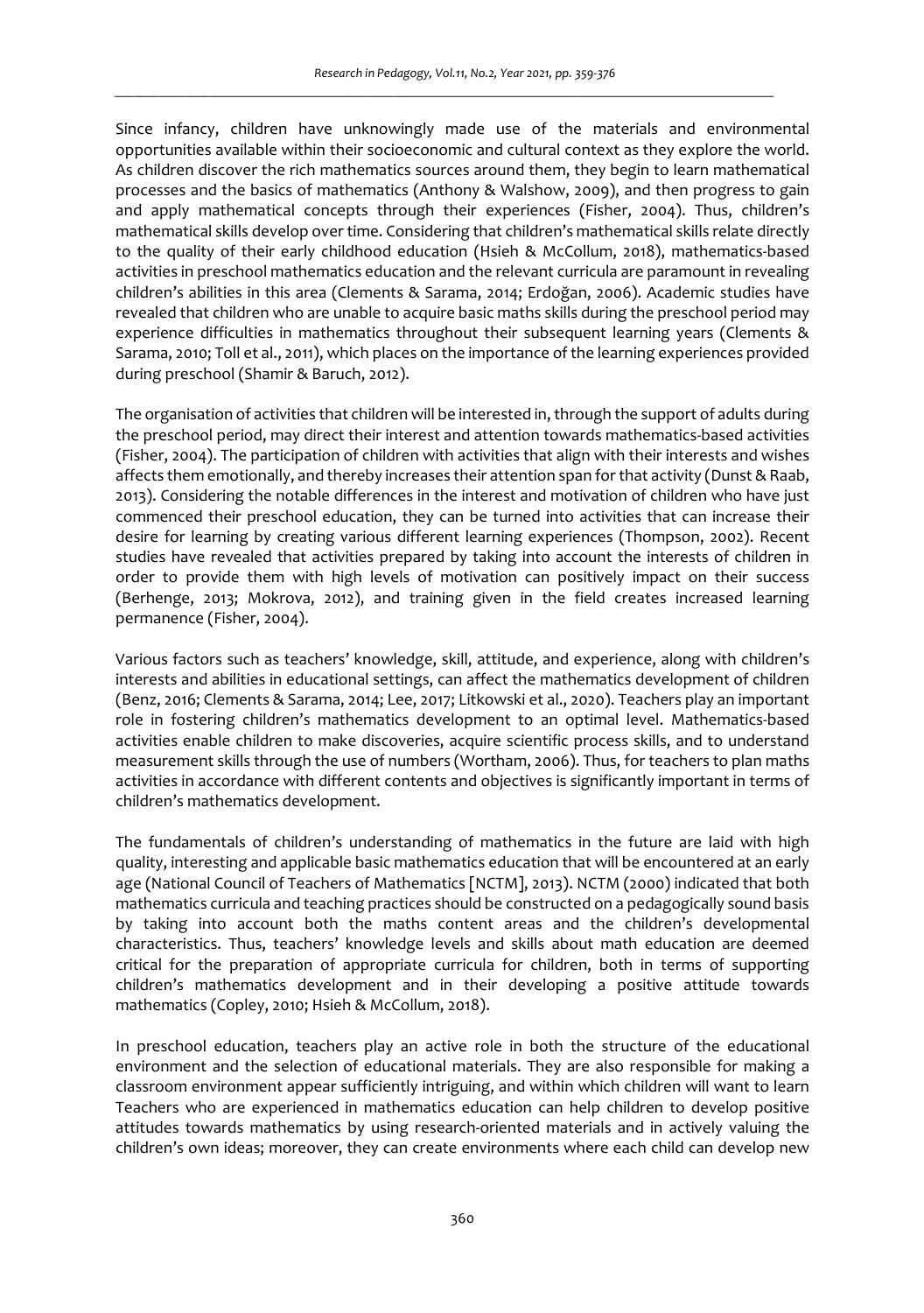ideas, as well as construct their own knowledge and ideas through their own learning (Clements & Sarama, 2014; Copley, 2010).

In line with organising the right learning environment, one of the most important factors in supporting children's development and achievement in the educational process is the teacher's own teaching ability and the quality of their instruction (Ergen, 2018; Zhang, 2015). Teaching ability and the quality of teachers are factors that can directly affect children's academic achievement (Guerriero, 2014). These factors signify that teachers have the right level of qualified knowledge, skills, and also experience regarding mathematics to ensure that children understand foundational mathematics (Zhang, 2015). In this regard, teachers should first set a goal related to mathematics, choose a path to be followed in accordance with the children's developmental characteristics, and then prepare appropriate activities that will help them to develop their mathematical thinking levels (Clements & Sarama, 2010). Studies have revealed that mathematics activities not carried out appropriately are not considered advantageous for preschool children (Gasteiger & Benz, 2018).

A high level of pedagogical content knowledge is an important criterion for teachers to be effective in the application of mathematics education (Jang, 2013). Pedagogical content knowledge is knowing what age group will be taught and how it can be integrated with knowledge. Pedagogical content knowledge in education was first introduced by Shulman (1986) and means a teacher creating an effective and efficient learning and teaching environment for the children they are to teach. McCray (2008) defined the intersection point of the questions of *'Who will teach?'*, *'What to teach?'* and *'How to teach?'* as pedagogical content knowledge in mathematics education.

The combination of pedagogical content knowledge, content knowledge, and the teaching ability of a teacher are the keys to children's success in learning (Jang, 2013; Zhang, 2015). Teachers who have wide-ranging knowledge of content related to lessons or activities, who can develop problemsolving strategies and apply them within the classroom environment by diversifying their learning experiences, who have high decision-making skills and who are sensitive and respectful to the children and their opinions in the classroom environment may be said to have wider pedagogical content knowledge (Guerriero, 2014). Although teacher's knowledge is an accepted prerequisite for being a good teacher, having high levels of knowledge alone does not necessarily equate to being a good teacher, which requires much more than just knowledge. The teacher's pedagogical content knowledge, skill, attitude, and motivation etc. can affect learning and teaching in different dimensions (Guerriero, 2014; Zhang, 2015).

Studies have shown that teachers with better content knowledge or higher pedagogical content knowledge can positively affect children's achievements; and that high-level pedagogical content knowledge is more effective in education than high-levels of content knowledge as pedagogical content knowledge directly affects the quality of the education they provide (Hill et al., 2005).

Today, there is a need for teachers to have a good level of mathematics knowledge and skills, high levels of mathematics pedagogical content knowledge, and to encourage mathematics-based learning in order to raise children with advanced mathematics skills (Gasteiger & Benz, 2018).

Having analysed the relevant literature, it can be seen that studies conducted on preschool teachers' mathematics knowledge are quite limited (Aksu & Kul, 2017; Argın & Dağlıoğlu 2020; Fırat & Dinçer, 2018; McCray, 2008; Parpucu & Erdoğan, 2017; Tirosh et al., 2011). In addition, no studies have specifically focused on the interests of preschool children in mathematics or their liking of mathematics. Since the importance of communication between teachers and the students becomes more evident in a child-centered approach that is based on the interests and needs of the child in preschool education, the teacher's pedagogical approach and the child's liking of the activities can positively affect their success.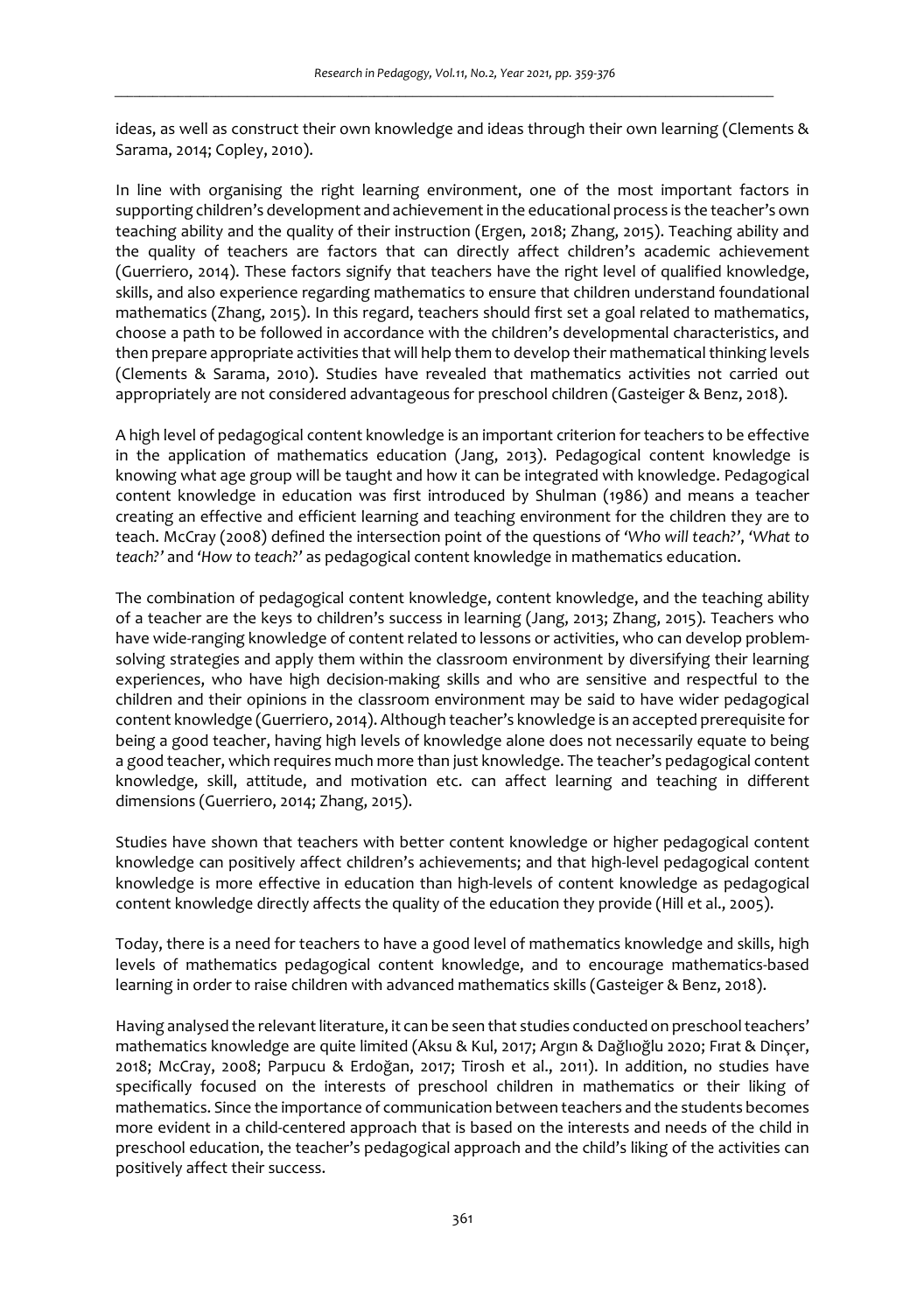Based on this finding, the current study attempts to examine the relationship between the children's level of liking mathematics, their teacher's pedagogical content knowledge, and the children's mathematical ability. In focusing on this aim, answers to the following questions were sought.

- 1. What is the level of preschool teachers' pedagogical content knowledge in mathematics?
- 2. Does teachers' pedagogical content knowledge in mathematics vary significantly by the type of school from which they graduated, their occupational experience, the type of institution at which they work, or the age group of children with which they work?
- 3. What is the children's mathematics ability level?
- 4. What is the children's level of liking mathematics?
- 5. Is there a statistically significant relationship between teachers' pedagogical content knowledge in mathematics, children's mathematics ability, and children's level of liking mathematics?

# **Methodology**

The study utilised a relational survey model, one of the general survey models, as it aims to portray the relationship between preschool teachers' pedagogical content knowledge in mathematics and children's mathematics ability, as well as their liking of mathematics. Relational survey model is one of the general survey models used to determine the presence or degree of co-exchange between two or more variables (Fraenkel & Wallen, 2009).

# **Working Group**

The study was conducted with preschool children and their teachers. The working group consisted of 150 teachers working with 54-66-month-old children attending formal independent kindergartens and kindergartens within primary and secondary schools affiliated to the Turkish National Ministry of National Education (MoNE) in the of Kahramanmaraş province, Turkey, during the 2017-2018 academic year. In addition, a total of 600 children attending these same kindergartens were included in the current study, where they were considered by their teachers to be making 'normal academic progress'.

# **Data Collection Tools**

The study employed three data collection tools: 'Preschool Teachers' Pedagogical Content Knowledge Scale regarding Mathematics' (PTPCKSM); 'Early Mathematics Ability Test' (TEMA-3); and, 'Mathematics Liking Scale for Children' (MLSC).

*Preschool teachers' pedagogical content knowledge scale regarding mathematics* 

The PTPCKSM scale was developed by Dağlı et al. (2019) with the aim of identifying teachers' awareness regarding mathematical content and processes in the language used by children. The tool includes five case studies based on the dialogues involving different maths content and processes designed through the instrument of expression used by children during the game.

The case studies included in the PTPCKSM involve mathematical contents based upon the NCTM (2000) standards such as 'c*ounting, geometry, spatial perception, part-whole relationship, matching, classification/grouping, comparison, sorting, measuring, processing, patterns and graphics' ;*  moreover*, 'communication, connections, reasoning and proof, problem solving and representation/symbolization'* were included as the mathematical processes. Each case study consists of seven sentences (items). A mark-up form was created for each case study and teachers were asked to mark the maths content and processes they identified in accordance with this form.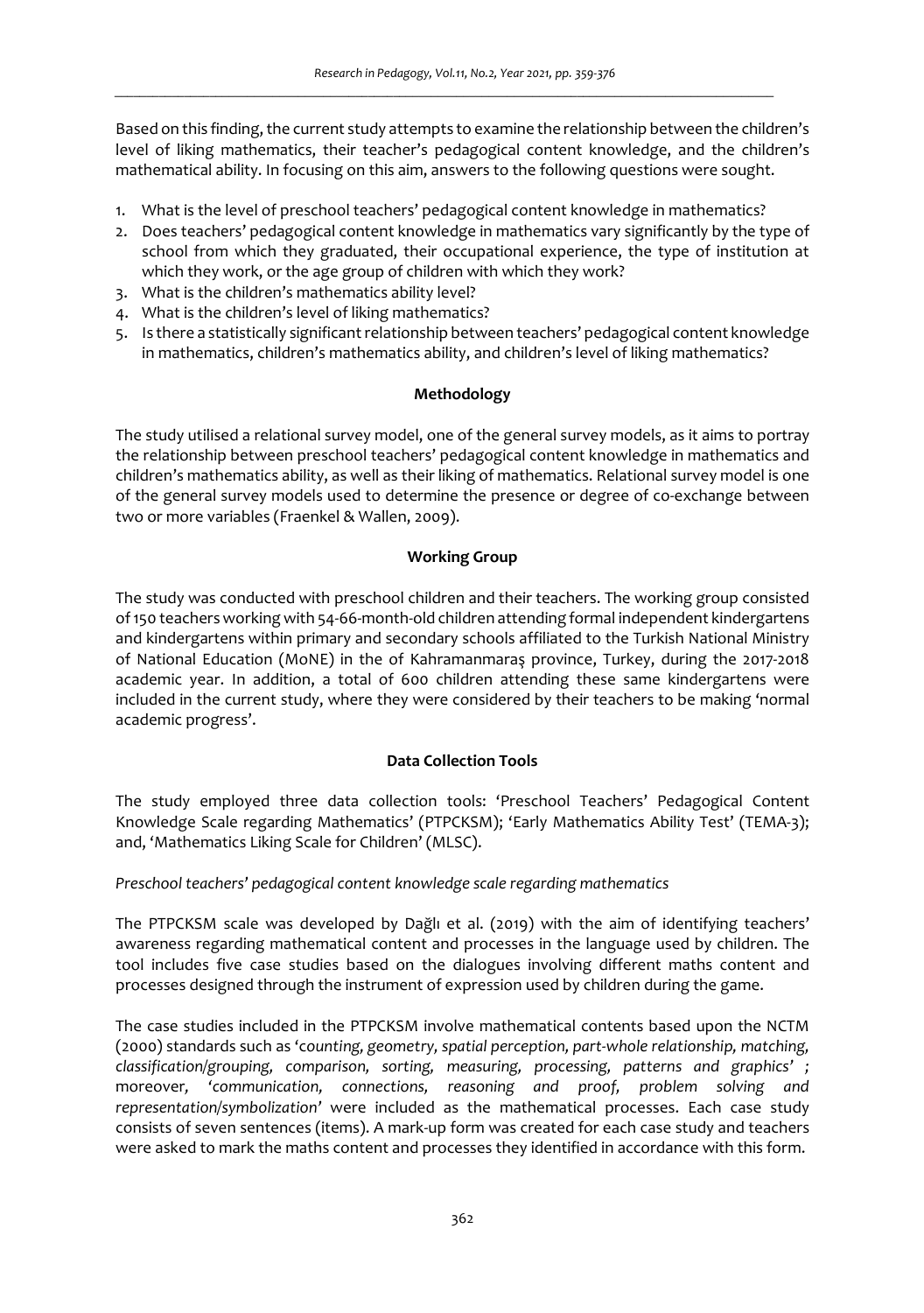For the validity of the scale, the scope and construct validity were examined, and both Exploratory Factor Analysis (EFA) and Confirmatory Factor Analysis (CFA) were performed. Seven experts' views were taken in order to determine the scope validity for the 'PTPCKSM', and all of the items were found to be suitable for usage in the scale. As a result of the evaluations regarding the 'PTPCKSM', the scope validity index was calculated as '+1', meaning that all items in the scale were deemed to be valid and that the scale provides scope validity as a whole (Büyüköztürk, 2010; Yurdugül, 2005). The internal consistency coefficient (Cronbach Alpha) of the scale was determined as .96.

The Exploratory Factor Analysis results confirmed the two-factor structure of the scale, and that these two factors covered 78.41% of the total variance of the scale. In addition, 73.11% was explained by the 1st factor and 5.30% by the 2nd factor. In terms of both the eigenvalue and the explained variance, the 1st factor was determined to be 14 times more dominant than the 2nd factor, and therefore the scale was evaluated as a single 1-factor scale. Upon analysing the factor loads of each relevant item, no item was found to have a factor load value below .30. Confirmatory Factor Analysis was conducted using the MPlus 7.4 program in order to test the construct validity of the scale in the main implementation. When the goodness of fit indices of the model were examined, the CFI and TLI values were noted to be both greater than .90, and the RMSEA and SRMR values were both less than .08, and therefore the model was deemed to be at an acceptable level. The results of the statistical calculations revealed the scale to be a valid and reliable measurement tool.

#### *Test of early mathematics ability (TEMA-3)*

The TEMA was developed by Ginsburg and Baroody in 1983 in order to evaluate the mathematical knowledge of children aged 3 years up to 8 years, 11 months. It was revised in 1990 and republished as 'TEMA-2', and was then updated in 1993 as 'TEMA-3' (Ginsburg & Baroody, 2003). TEMA-2's validity, reliability tests and adaptation studies were conducted by Güven (1997), while TEMA-3's was conducted by Erdoğan (2006). The test consists of 72 questions that measure informal mathematics fields such as more or less, counting, informal calculation, processing, and formal mathematics fields such as numbers, associations between numbers, computation and decimal concepts. The TEMA-3 consists of two similar parallel forms ('Form A' and 'Form B') that were designed to measure children's mathematical skills (Ginsburg & Baroody, 2003).

Pictures, mathematical symbols, and countable small objects are used as materials in both Form A and Form B of TEMA-3. The test is administered to children individually. The starting question corresponds to the child's age, with the test starting from the 1st item for children aged 36-48 months old, the 7th item for 48-60-month-old children, the 15th item for those aged 60-72 months old, the 22nd item for 72-84-month-old children, the 32nd item for 84-96-month-old children, and from the 43rd item for 96-107-month-old children. The questions previous to the respective startpoint are accepted as being all correct. The test is terminated when there are five consecutive questions that the child is unable to attempt. Each item is marked as true or false, and the number of correct answers indicates the raw score. Raw scores are then converted into maths quotients. According to the age of the child, their maths score is then determined according to the quotients chart by taking into account the raw score obtained from the test. An increase in the maths score of a child reveals an increase in the child's mathematics ability (Ginsburg & Baroody, 2003).

The validity and reliability studies of TEMA-3 and its adaptation to the Turkish context were conducted by Erdoğan (2006). Experts' views were sought during this process and the items, statements, and pictures confirmed by the experts were included in Form A and Form B of the scale's Turkish version. After ensuring the scope validity of the scale, test-retest implementation was performed and the reliability of the scale examined. The analysis results revealed that the testretest correlation between the groups was calculated as .90 from Form A to Form A, and .88 from Form A to Form B. As for Form B, the correlation was calculated as .90 from Form B to Form B and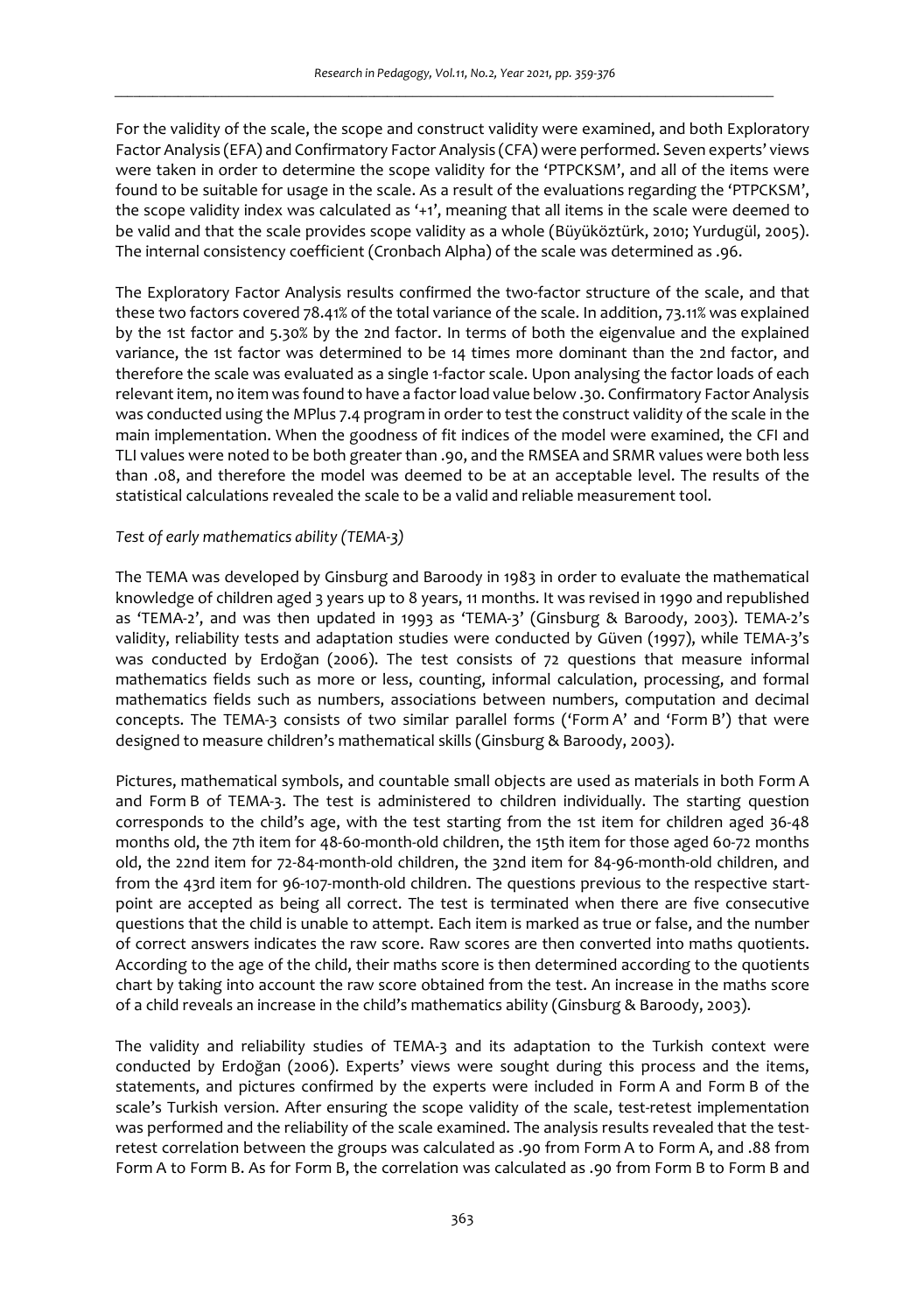.90 from Form B to Form A (*p* < .01). These results showed a high degree of correlation between the measurements, proving that the parallel forms of the scale could be used interchangeably. In her study, Erdoğan (2006) also calculated the internal consistency coefficient to analyse the reliability of the test. Accordingly, the internal consistency coefficient of TEMA-3 was found to be .92 for Form A and .93 for Form B, and that the internal consistency was therefore identified as being high.

Prior to the application of the scale, the lead researcher sought and obtained permission to apply the scale, and commenced 'TEMA-3 Application Training' with the children. The TEMA-3 was administered to a total of 600 children on an individual basis by the researcher, and the children's responses were then individually coded and scored.

Afterwards, another expert who had received the TEMA-3 training then separately re-coded the TEMA-3 scores again for 260 of the participant children. Then, the two sets of codings were compared in terms of their similarity and consistency based on the formula proposed by Miles and Huberman (1994) 'Reliability = Agreement/(Agreement + Disagreement)' and the consistency was ensured between the scores determined by both the researchers and another expert who had received the TEMA-3 training. Thus, the consistency between the coders was calculated as .97, which means that the coding was deemed to be reliable and that the consistency between the scores was high.

#### *Mathematics liking scale for children*

The MLSC was developed by the researchers in order to understand the participant children's ideas about mathematics, and also to gather information about their motivation towards mathematics (Dağlı & Dağlıoğlu, 2018). During the preparation process of the scale, Turkey's Preschool Education Curriculum (MoNE, 2013) as well as preschool curricula from various other countries were used as a guide with an eclectic view taken based on different approaches and models.

It was seen that the activities should be child-centred and that the children's views should be taken into consideration during the evaluation and planning stages. In addition, the researchers aimed to develop a measurement tool to record the children's views for due consideration, and to provide the teachers with data regarding the children's thoughts according to the processes highlighted in the Turkish Preschool Education Curriculum (MoNE, 2013). Six basic sets of mathematics contents were determined based on the Turkish Preschool Education Curriculum (MoNE, 2013) and the NCTM (2000) standards, and each identified content set then formed the sub-dimensions of the scale. Different materials were prepared in accordance with these content sets, and one female and one male child then used these materials in order to test them, and this process was recorded as short video clips. These videos were then used to provide concrete experiences to children while collecting data regarding the content.

The tool consisted of three parts. First, a 'Child-Family-Class Information Form' gathered demographic information such as the child's gender, age, and their period of preschool education up until that point. Second, a 'Child Registration Form' consisted of semi-structured open-ended questions related to the children's ideas about mathematics, which included images of the videos used in the scale, and the status of the children in recognising the materials used in the videos or their previous usage then examined.

The third part formed the core base of the MLSC, and contained videos not exceeding 2 minutes in which one female and one male child spent time using materials in accordance with the six determined basic mathematical content sets, where the children expressed their opinions, and the level of the children's liking of the maths activities was determined accordingly. The tool included numbers and counting with a number line, the contents of creating free composition with geometric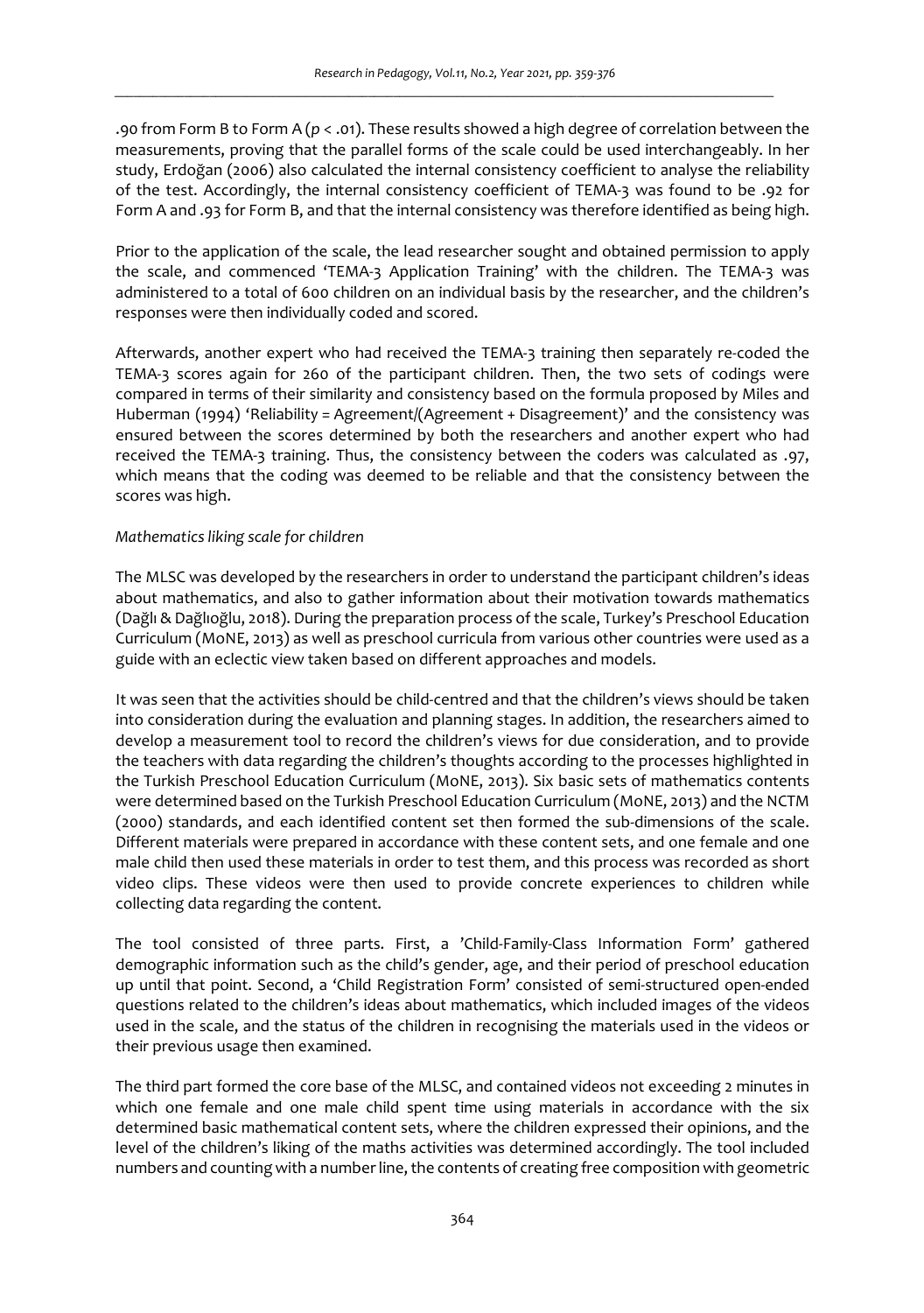shapes, the puzzle-piece-whole relationship, grouping with coloured shapes in boxes of the same colour, matching cards with different numbers of objects and numbers, and measuring with an equal scale. Since preschool children are not deemed able to read or write in general, their facial expressions were noted in order to determine the children's liking of mathematics. The MLSC was prepared as a 3-point, Likert-type scale consisting of 7 items in total.

All of the items presented to the experts for their views were found to be suitable for use in the scale. The content validity index was determined as '+1' following the experts' evaluation. Overall, all of the scale items were accepted, and the scale deemed to provide scope validity as a whole (Yurdugül, 2005).

The content-validity ensured scale was then administered to 100 children aged 54-66 months old, 50 of whom were female and 50 male. The test-retest method was then applied in order to calculate the reliability of the MLSC, and the internal consistency coefficient (Cronbach Alpha) was then calculated. Accordingly, the Test-Retest Correlation Reliability Coefficient was identified as .88, whilst the internal consistency coefficient (Cronbach Alpha) was determined as .75.

The study also utilised the Kaiser-Meyer-Olkin test and Bartlett Sphericity test for the Exploratory Factor Analysis of the scale, and CFI, TLI, RMSEA, and SRMR values were also calculated for the purposes of Confirmatory Factor Analysis. The Exploratory Factor Analysis was applied to both the first and second application. The Kaiser-Meyer-Olkin result was found to be .85 for the first application and .84 for the second, whilst the Bartlett Sphericity result was found to be statistically significant for both applications (*p* < .01). The Exploratory Factor Analysis results suggested that the scale had a single factor structure. In the first application, 53.4% of the total variance of the scale was explained in the first application, while 48.8% variance was explained in the second application. Overall, no items were found with a factor load value below .30.

Confirmatory Factor Analysis was also performed with the data obtained from the 600 participant children in order to test the construct validity of the scale. Considering the goodness of fit indices, the model was found to be at an acceptable level  $(\chi^2(7.600) = 9.76$ ; CFI = .99; TLI = .99; RMSEA = .03; SRMR = .02). The analyses revealed that the scale was found to be a valid and reliable measurement tool for the purposes of evaluating 54-66-month-old children.

#### **Data Collection Process**

The study was conducted with 54-66-month-old children, and their teachers, attending official independent kindergartens and kindergartens within primary/secondary schools affiliated to the Turkish Ministry of National Education in the districts of Kahramanmaraş, during the 2017-2018 academic year.

The teachers were informed about the PTPCKSM scale by the lead researcher and the necessary evaluations were performed together.

In the part of the study that was conducted with the children, the teachers were briefed in advance by the researchers, with summary explanations provided for both the MLSC and TEMA-3. The teachers then identified four children considered to be of 'normal development' in their respective classes and forwarded the necessary information provided by the researchers to each of the children's families.

The researchers then spent a short amount of time with the children during the game process, and then interviewed the four children individually in accordance with the guidelines of the scale. During the child interviews, both the TEMA-3 and MLSC were administered. A quiet and calm environment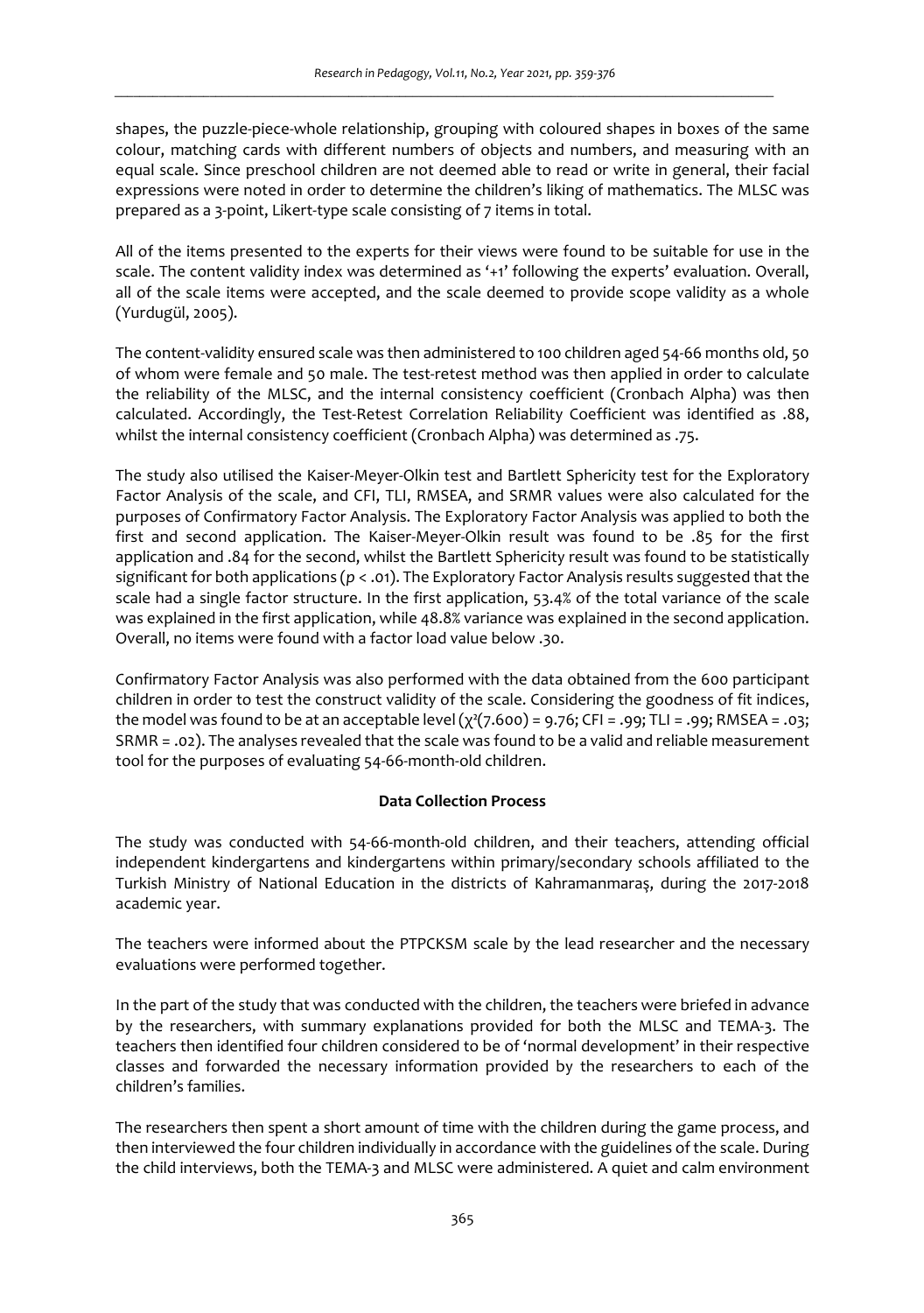was prepared in advance for the interviews in order that the children would not be distracted, and were therefore able to watch the videos in an appropriate location set aside by the institution. The TEMA-3 and MLSC were administered to each child with up to a 1-day interval between, based according to their developmental characteristics and attention span. Children who did not want to participate in the study were not forced to continue, and their interviews were terminated at that point.

## **Data Analysis**

This study tested whether or not children's mathematics ability, their liking of mathematics, and teachers' pedagogical knowledge in mathematics showed normal distribution. The analysis results showed that each dependent variable was confirmed as being normally distributed, and thus parametric tests were applied.

Descriptive statistics method was used to calculate children's mathematics ability, their liking of mathematics and teachers' pedagogical knowledge in mathematics. One-way analysis of variance (ANOVA) was used to identify whether teachers' pedagogical content knowledge levels related to mathematics differed by the type of school from which they graduated, their length of occupational experience, and the type of institution at which they worked.

Since age and gender variables each consist of two categories, independent sample *t*-test was used to determine whether children's mathematics ability, their liking of mathematics and teachers' pedagogical content knowledge in mathematics varied by the children's age or gender. Pearson Correlation Analysis was used to identify the relationship between children's mathematical ability, their liking of mathematics, and their teachers pedagogical content knowledge levels.

#### **Findings**

The findings of the research, which was conducted with the aim of examining the preschool teachers' pedagogical content knowledge, children' mathematical ability, and their liking of mathematics, are presented in this section using a set of 8 tables.

*Table 1. Medium, lowest, and highest score distribution of teachers' pedagogical content knowledge levels in mathematics* 

|                | Ν   | $\lambda$ | SD   | Lowest score | Highest score |
|----------------|-----|-----------|------|--------------|---------------|
| <b>PTPCKSM</b> | 150 | 12.04     | 6.98 | 2.46         | 28.22         |
|                |     |           |      |              |               |

Table 1 shows that the average level of the teachers' pedagogical content knowledge was 12.04. Additionally, the teachers' highest score was 28.22, while their lowest score was 2.46.

| Table 2. Response distribution of teachers' mathematics content and process skills |  |
|------------------------------------------------------------------------------------|--|
|------------------------------------------------------------------------------------|--|

| <b>Mathematics Content</b> | %    |
|----------------------------|------|
| Counting                   | 62.6 |
| Graphic                    | 56.0 |
| Geometry                   | 54.4 |
| Matching                   | 53.8 |
| Pattern                    | 47.0 |
| Comparison                 | 46.6 |
| Measuring                  | 45.5 |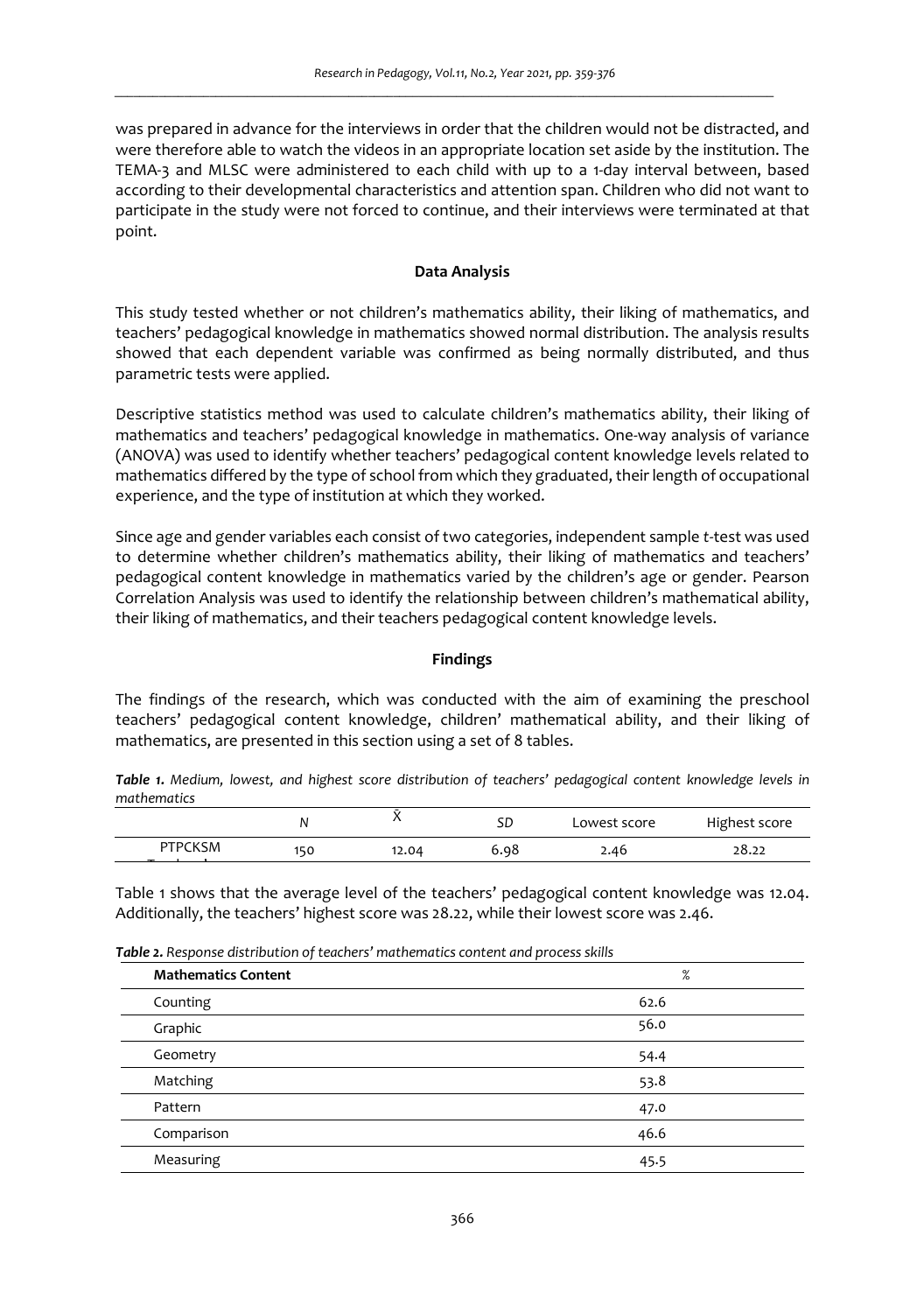| <b>Mathematics Content</b>              | %    |
|-----------------------------------------|------|
| Ranking                                 | 41.8 |
| Classification/ grouping                | 29.8 |
| Process                                 | 27.3 |
| Part-whole                              | 27.2 |
| Spatial perception                      | 25.9 |
| No mathematical expression and or skill | 0.00 |
| <b>Mathematics Processes</b>            |      |
| Communication                           | 58.9 |
| Problem solving                         | 48.1 |
| Reasoning and proof                     | 47.6 |
| Association                             | 46.8 |
| Representation / visualization          | 45.9 |

Table 2 shows the distribution of responses regarding the teachers' mathematics content and process skills. Accordingly, the teachers mostly responded to 'counting' 'graphic' and 'geometry'; in addition, they mostly responded to 'communication' and 'problem solving' in terms of process skills.

*Table 3. Distribution of teachers' pedagogical content knowledge levels in mathematics by graduation school type* 

|                                     | School type                                                  | n   | Ñ     | <b>SD</b> |       | P    | Post-Hoc<br>(Tukey)           |
|-------------------------------------|--------------------------------------------------------------|-----|-------|-----------|-------|------|-------------------------------|
|                                     | College<br>Vocational<br>(Child Development)                 | 32  | 7.70  | 4.62      | 14.97 | .000 |                               |
| Pedagogical<br>Content<br>Knowledge | Undergraduate<br>(Preschool Education<br>Teaching)           | 396 | 11.36 | 6.05      |       |      | $1 - 2$<br>$1 - 3$            |
| Levels<br>in<br><b>Mathematics</b>  | Undergraduate<br>(Child Development /<br>Education Teaching) | 136 | 15.60 | 8.91      |       |      | $2 - 3$<br>$3 - 4$<br>$3 - 5$ |
|                                     | Postgraduate                                                 | 24  | 10.50 | 5.23      |       |      |                               |
|                                     | Other                                                        | 12  | 9.03  | 3.14      |       |      |                               |

According to Table 3, a statistically significant difference was identified as a result of the ANOVA tests conducted to analyse whether teachers' levels of pedagogical content knowledge in mathematics significantly differed by the type of school from which they graduated (*p* < .05). The Post-hoc Tukey test result showed that the average score of teachers who graduated from a 'preschool education undergraduate programme' was higher than that of teachers graduating from a 'vocational college child development programme' In addition, the average score of teachers who graduated from a 'child development/education teaching undergraduate programme' was determined to be higher than those graduating from 'other' departments.

|                        | Occupational experience |    |       | SD   |      | D    |
|------------------------|-------------------------|----|-------|------|------|------|
| Pedagogical<br>Content | Less than 1 year        |    | 13.98 | 9.09 | 2.10 | .069 |
| Knowledge              | 1-5 years               | 23 | 10.76 | 7.09 |      |      |
| Levels In              | 6-10 years              | 64 | 13.45 | 7.56 |      |      |
| Mathematics            | $11-15$ years           | 37 | 12.41 | 6.38 |      |      |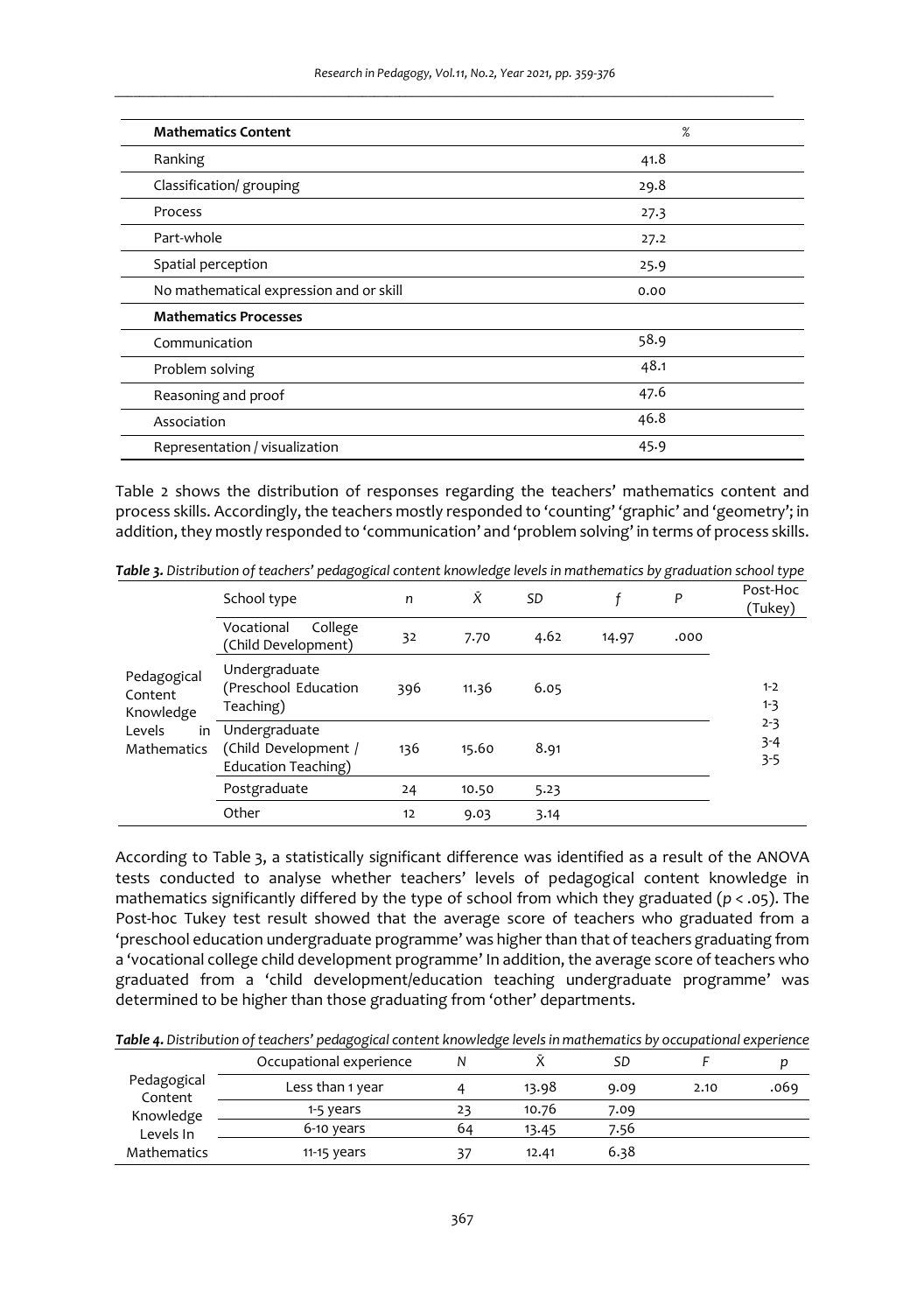| $16-20$ years    | 9.00 |  |
|------------------|------|--|
| 21 years or more |      |  |

As can be seen from Table 4, there was no statistically significant difference found between the teachers' pedagogical content knowledge levels in terms of their occupational experience (*p* = .069), meaning that the teachers' pedagogical content knowledge levels did not significantly vary by how many years of occupational experience they had completed at the time the study was conducted; in general, as their occupational experience increased, their pedagogical content knowledge levels in mathematics decreased.

|  | Table 5. Distribution of teachers' pedagogical content knowledge levels in mathematics by children's age group |  |  |  |
|--|----------------------------------------------------------------------------------------------------------------|--|--|--|
|--|----------------------------------------------------------------------------------------------------------------|--|--|--|

| Pedagogical<br>Content             | Children's age group |     |       | SD   |         | dt  |      |
|------------------------------------|----------------------|-----|-------|------|---------|-----|------|
| Knowledge                          | 54-60 months old     | 38  | 12.73 | 7.18 | $-2.00$ | 148 | .023 |
| Levels<br>in<br><b>Mathematics</b> | 61-66 months old     | 112 | 11.57 | 6.82 |         |     |      |

As a result of the independent samples *t*-test, that was conducted in order to determine whether the teachers' levels of mathematics pedagogical content knowledge differed based on the children's age group with which they worked, a statistically significant difference was noted between the pedagogical content knowledge levels in mathematics of those teachers working with the 54-60-months-old group, and those working with the 61-66-months-old group (*p* < .05). This situation was found to be in favour of those teachers working with the 54-60-months-old group.

*Table 6. Medium, lowest, and highest score distribution of children's mathematics ability level* 

| $-1$<br>hildren's_ | ÷.<br>--------<br>'nematics |     |                 | cг<br>ىرد   | owest score. | $\cdot$ .<br>ighest score |
|--------------------|-----------------------------|-----|-----------------|-------------|--------------|---------------------------|
| <br>ability level  |                             | 600 | 108.<br>-<br>יר | ں ہے۔<br>чо | 8c           | 128                       |

As can be seen from Table 6, the average mathematical ability level of all the participant children (aged 54-66 months old) was determined as 108.56.

|  |  |  | Table 7. Medium, lowest, and highest score distribution of children's mathematics liking level |  |
|--|--|--|------------------------------------------------------------------------------------------------|--|
|--|--|--|------------------------------------------------------------------------------------------------|--|

| Children's mathematics liking<br>level |     |       |      | Lowest Score | Highest<br>Score |
|----------------------------------------|-----|-------|------|--------------|------------------|
|                                        | 600 | 17.49 | 3.19 |              | 21               |

As can be seen in Table 7, the average mathematics liking level of all the participant children (aged 54-66 months old) was determined as 17.49, and the mean level was found to be at the 'upper level'.

*Table 8. Relation between teachers' pedagogical content knowledge and children's mathematics ability and mathematics liking level* 

|                | <b>PTPCKSM</b> | TEMA-3  | MLSC    |
|----------------|----------------|---------|---------|
| <b>PTPCKSM</b> | $1.00*$        | .01     | 06.     |
| TEMA-3         |                | $1.00*$ | $.08*$  |
| <b>MLSC</b>    |                |         | $1.00*$ |
| $\sim$         |                |         |         |

\**p* < .05

As a result of the Pearson Correlation Analysis shown in Table 8, no statistically significant relationship was identified between the teachers' pedagogical content knowledge and children' mathematics ability (*r* = .01, *p* = .898), and their liking level of mathematics (*r* = .06, *p* = .125). However, the relationship between the children's mathematical ability and their liking level of mathematics was found to be statistically significant and positive (*r* = .08, *p* < .05).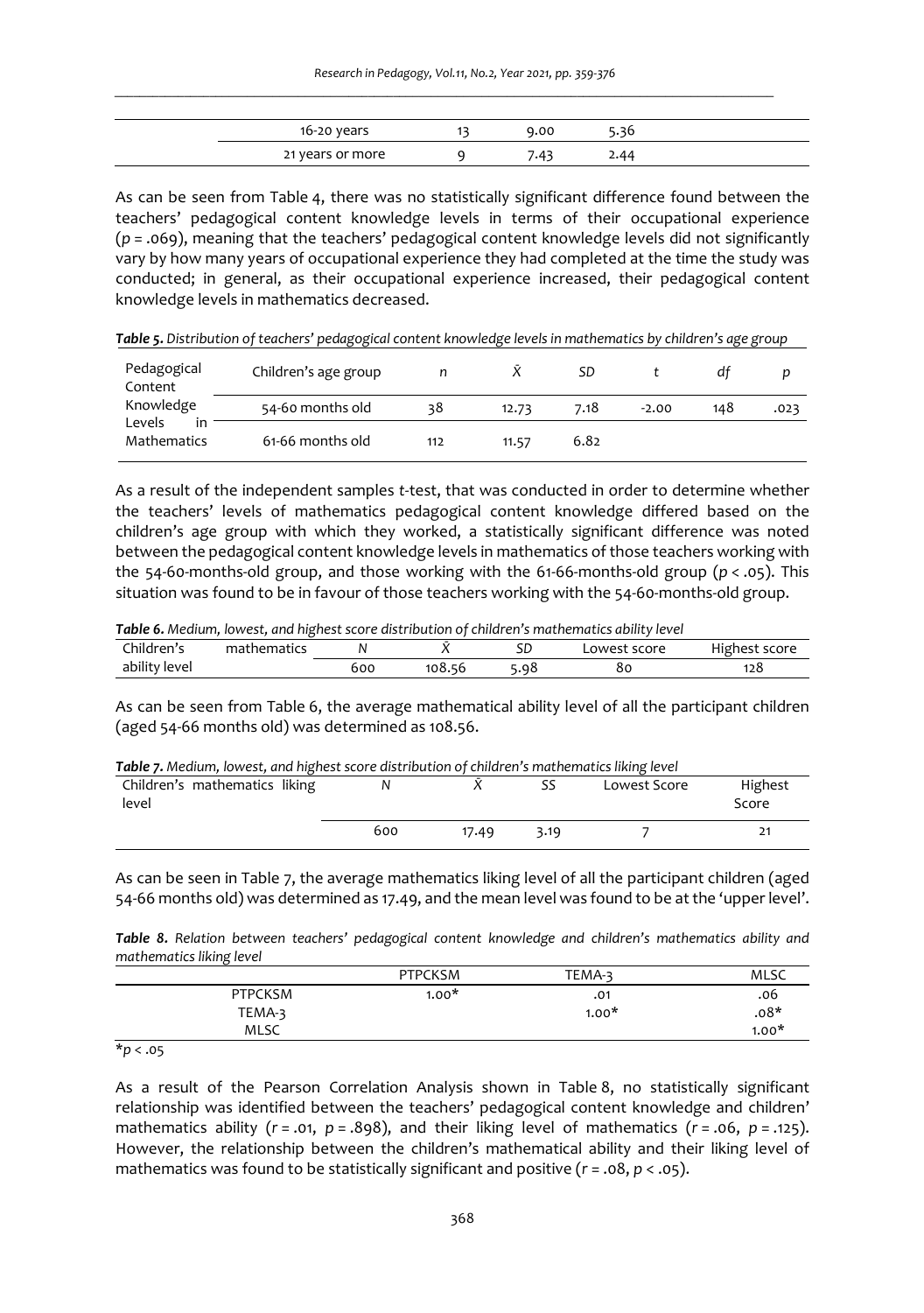## **Discussion and Conclusion**

The current study was conducted in order to determine preschool teachers' pedagogical content knowledge in mathematics, children's mathematics ability, and their level of liking mathematics, and also to identify the predicting variables.

The study first analysed the preschool teachers' pedagogical content knowledge levels in mathematics and as a result, their pedagogical content knowledge average was found low level (Table 1). Upon analysing the relevant literature on early childhood educators' pedagogical content knowledge regarding mathematics, the published studies concluded that early childhood educators were found to have a low level of pedagogical content knowledge in mathematics (Argın, 2019; Ma, 2010; Zhang, 2015). In Hong (2013) analysed preschool preservice teachers' and teachers' knowledge of children's mathematics development and their beliefs about mathematics education, and both groups were found to be lacking in their understanding of how to help children through the teaching of mathematics. McCray and Chen (2012) noted that educators had a medium level of pedagogical content knowledge in mathematics. In other words, they stated that they had a pedagogical knowledge level regarding mathematics that could help children to understand and comprehend the situations around them related to mathematics. Overall, similar results were obtained to those of the current study's findings.

Where an evaluation was made based on the correct responses of the teachers regarding mathematics content and process skills, the teachers were seen to mostly distinguish counting, graphic, and geometry contents, as well as communication and problem-solving process skills (see Table 2). Given that the teachers were likely prone to applying the concepts and skills that they were most familiar with in their practices, it is significant to mention that the teachers possessed limited content knowledge regarding mathematics education. In another study conducted on this subject, teachers were found to score above average in comparison, ranking, and shape perception in terms of their pedagogical content knowledge in mathematics, but obtained scores below average in number perception, pattern, and spatial perception (Argın & Dağlıoğlu 2020). Upon examining the maths concepts and skills that teachers use during their practice sessions in the classroom based on mathematical language, they were determined to frequently use expressions that include the concepts of counting/digit/number, time, shape, quantity, and location (Fırat & Dinçer, 2018; Piasta et al., 2013). For these results, it can be said that the teachers in these studies demonstrated limited knowledge regarding mathematics. In addition, Lee (2017) concluded that teachers possessed higher levels of pedagogical content knowledge about number sense, measurement, and classification, and that educators require greater knowledge for the application of practices in geometry skills. Although the teachers were determined to have satisfactory levels of pedagogical content knowledge with regards to different mathematical concepts and skills, especially in terms of maths contents, similar results emerged in studies based on their mathematics knowledge about concepts and skills in general being quite limited. In this regard, teachers' pedagogical content knowledge in mathematics being quite low may be considered as evidence of the similarity to the results of the current study.

The current study's findings suggested that the teachers' pedagogical content knowledge levels differed significantly based on the type of school from which they graduated, and that the average scores of teachers graduating from undergraduate Child Development and Education Teaching programmes were higher than for teachers graduating from other programmes (see Table 3). This may be due to teachers being trained according to different content matrices in different undergraduate programmes. In other words, the theoretical and practical weightings of courses in Preschool Teaching undergraduate programmes and those in Child Development/Education programmes may be quite different from each other.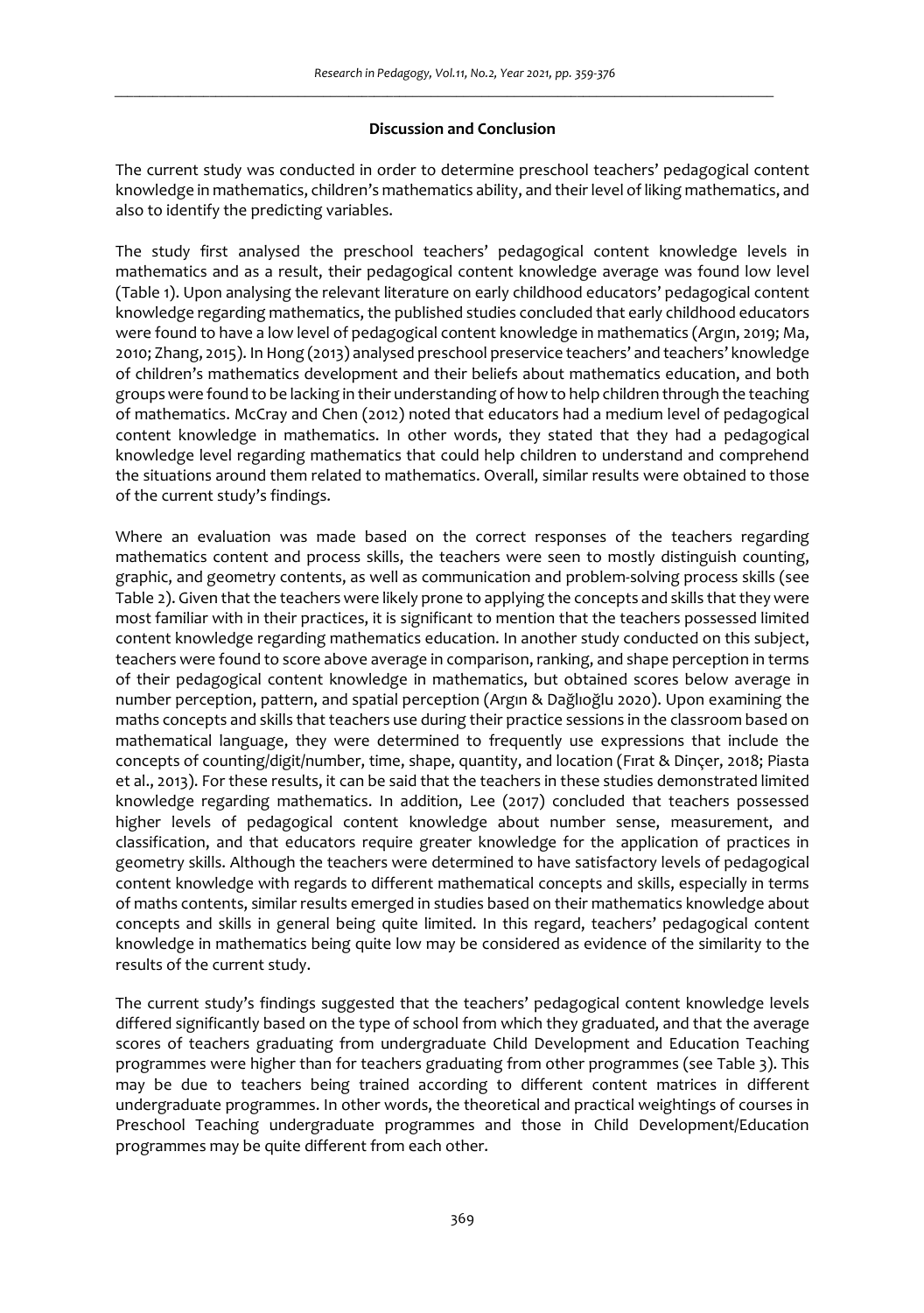When the curricula of Preschool Education and Child Development/Education Teaching undergraduate programmes published by the Turkish Board of Higher Education (Council of Higher Education [CoHE], 2018) were examined, the Child Development/Education Teaching programmes appear to be more advantageous, especially in terms of their practical course hours. This infers that teachers' pedagogical content knowledge in mathematics is positively affected according to their experience gained in more practical applications during their undergraduate education by working with children of different developmental characteristics. In this context, the 'Mathematics Education in Early Childhood' course in Turkey is stated as including 3-hours per week of theoretical lessons within the Preschool Teacher undergraduate programme, according to the Turkish Board of Higher Education (CoHE, 2018). The content of the Mathematics Education course in early childhood covers all content and process standards related to mathematics education, including the planning and theoretical application of mathematics activities, yet this course does not include any actual implementation. On the other hand, the Child Development/Education Teaching programmes include practical applications for maths activities in the 'Field Study' and 'Summer Internship' lessons, along with the 'Mathematics Education' lesson in the Child Development undergraduate programme, as well as many application courses for different groups of children (e.g., children in hospital, children with special needs) (Ankara University, 2019; Karabük University, 2019). This situation is thought to result in teachers who graduated from Child Development/Education Teaching programmes being more successful than those graduating from other undergraduate programmes in terms of their preparation of appropriate maths activities for children.

When teachers' pedagogical content knowledge level and their occupational (teaching) experience were analysed, no significant difference was identified; however, as their experience increased, the pedagogical content knowledge level in mathematics was generally found to have decreased (see Table 4). This relationship may be explained as teachers not having sufficiently worked to develop their professional knowledge and skills after commencement of their teaching career, or that they experienced professional burnout. Weisberg and Sagie (1999) stated that teaching can be a stressful job, and that increasing levels of professional stress in teachers can lead to burnout, and thereby negatively affecting the quality of their teaching. Likewise, Parpucu and Erdoğan (2017) concluded that preschool teachers used the mathematical language in classroom activities less in the first years of their teaching career, and then more in the 6-10-year period, but that it then decreased again in the subsequent years. These results are also considered to be in line with those of the current study.

When the teachers' pedagogical content knowledge levels were analysed in terms of the age group of the children that they taught, those working with 54-60-months-old children were found to have higher knowledge levels than those working with 61-66-months-old children (see Table 5). Upon examining the related literature in this area, it was seen that teachers are required to have knowledge about pedagogical strategies that can be applied in providing effective mathematics education for all children during their preschool period; moreover, that they should take into account the children's cognitive development characteristics, age-related developmental stage, individual differences, and their motivation and interests (NAEYC, 2009). In this regard, the current study's findings that teachers working with children aged 54-60 months old had higher pedagogical content knowledge levels than those working with children aged 61-66 months old may be due to the teachers working with the younger age group being more involved in basic maths-related activities, and thereby mostly having adopted a teacher-centred approach in the classroom. In a study conducted by Baki and Hacısalihoğlu Karadeniz (2013) on teachers' reflections of in-class mathematics applications in the Turkish preschool curriculum, the teachers were found to prefer the teacher-centred approach and other familiar methods. In addition, Pekince and Avcı (2016) conducted a study that evaluated how preschool teachers approached early childhood mathematics in their activity plans they implemented, and determined that different teachers applied numerous common activities and that the majority of the activities were teacher-centred. These results also parallel those of the current study.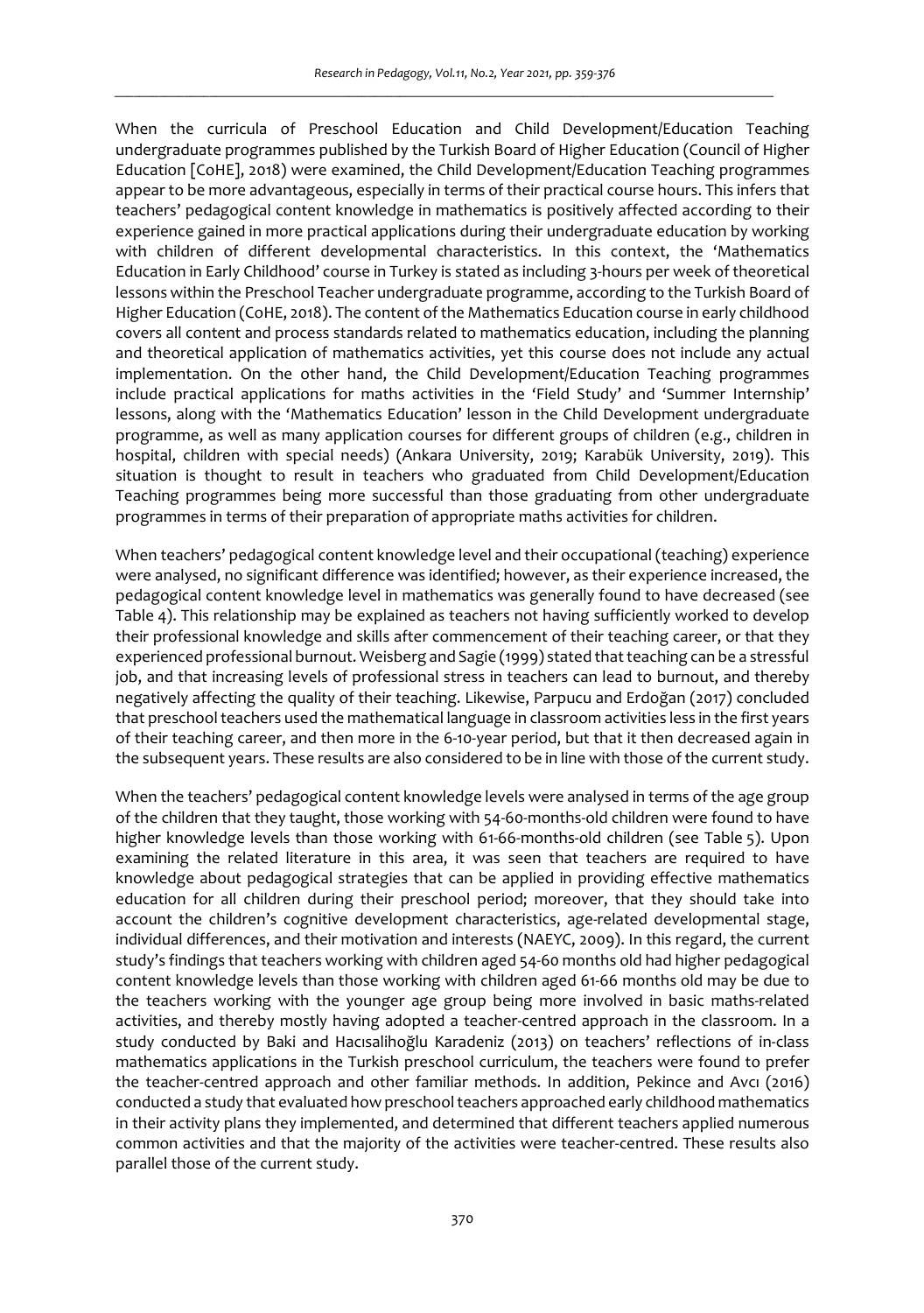Considering the mathematical ability level of the children in the current study who were aged 54-66 months old, they were found as above average (see Table 6). The relevant literature shows that various factors such as the child's home, the materials presented to children, the familial attitude etc. were all deemed to be effective in terms of high mathematical ability levels in children. Thus, the home environment and engagement in activities can positively affect children's ability and their levels of motivation (Ngussa & Gundula, 2019). Similarly, a number of studies revealed that the parents' education level, the income level of the family, different educational approaches, the materials and also the home learning environment were all found to positively affect children's mathematics ability (Erdoğan et al., 2017; Kandır & Koçak Tümer, 2013; Kleemans et al., 2012). The current study also suggested that the children's mathematics ability in this case was above average, indicating that the activities and materials presented to them in their home and school environment positively affected their level of interest, ability and love of mathematics.

Having examined the 54-66-months-old children's liking level of mathematics, the children were found to like mathematics at an overall high level (see Table 7). This may be due to the children not having encountered a negative maths life experience up until that point, and that they were therefore willing to accept activities without prejudice. The children had not frequently encountered activities or materials that addressed different areas of mathematics, nor had they watched videos about the use of new materials during the application of the scale; combined, these may be considered as being effective in developing positive views with regards to mathematics. Ojose and Sexton (2009) analysed the effect of manipulative materials on the achievement of first-grade students in mathematics. Accordingly, they found that the use of educational materials not only supported the cognitive process in mathematics learning, but also increased the interest of children in mathematics as well as their enjoyment of mathematics. Therefore, the results of Ojose and Sexton's (2009) study were found to be consistent with those of the current study. Other studies revealed that the content of mathematics aided with materials positively affected children's maths achievement and their attitudes towards maths; and materials that attracted children's attention also seemed to increase their levels of motivation (Aydoğdu et al., 2014).

The findings revealed no significant relationship between the teachers' pedagogical content knowledge and children's mathematics ability and the liking level of mathematics, yet there was a statistically significant and positive relationship found between children's mathematics ability and their liking level of mathematics (see Table 8). The findings showed that teachers had a low level of pedagogical content knowledge in mathematics; furthermore, the educational activities offered were insufficient to support the children's mathematical development. There is a consensus in the related literature on the idea that teachers have a critical role in building a solid mathematical foundation in children (Ball et al., 2008; Charalambous et al., 2019;). However, the current study's results showed that the teachers' pedagogical content knowledge in mathematics did not have an effect on children's mathematical abilities or their liking level of mathematics. In the study carried out by Güven et al. (2012), the teachers were determined to generally draw the children's attention to the process during the activities, but that they did not afford them the opportunity to express themselves, explain the meaning of the action they did, or explain the underlying reason behind their responses. The studies also signified that it is possible for children to enjoy activities within environments enriched with different materials and the correct applications, as well as opportunities for children to learn mathematics (Erdoğan et al., 2017; Marshall & Swan, 2005;). The inability of preschool teachers to adequately support children's mathematics development in classroom practices can be associated with the mathematics education they receive during their undergraduate education. All these may negatively affect their attitudes, beliefs and self-efficacies when they themselves later become teachers.

The current study found a statistically significant and positive relationship between the mathematics ability of children and their liking of mathematics; and that this may be explained by children being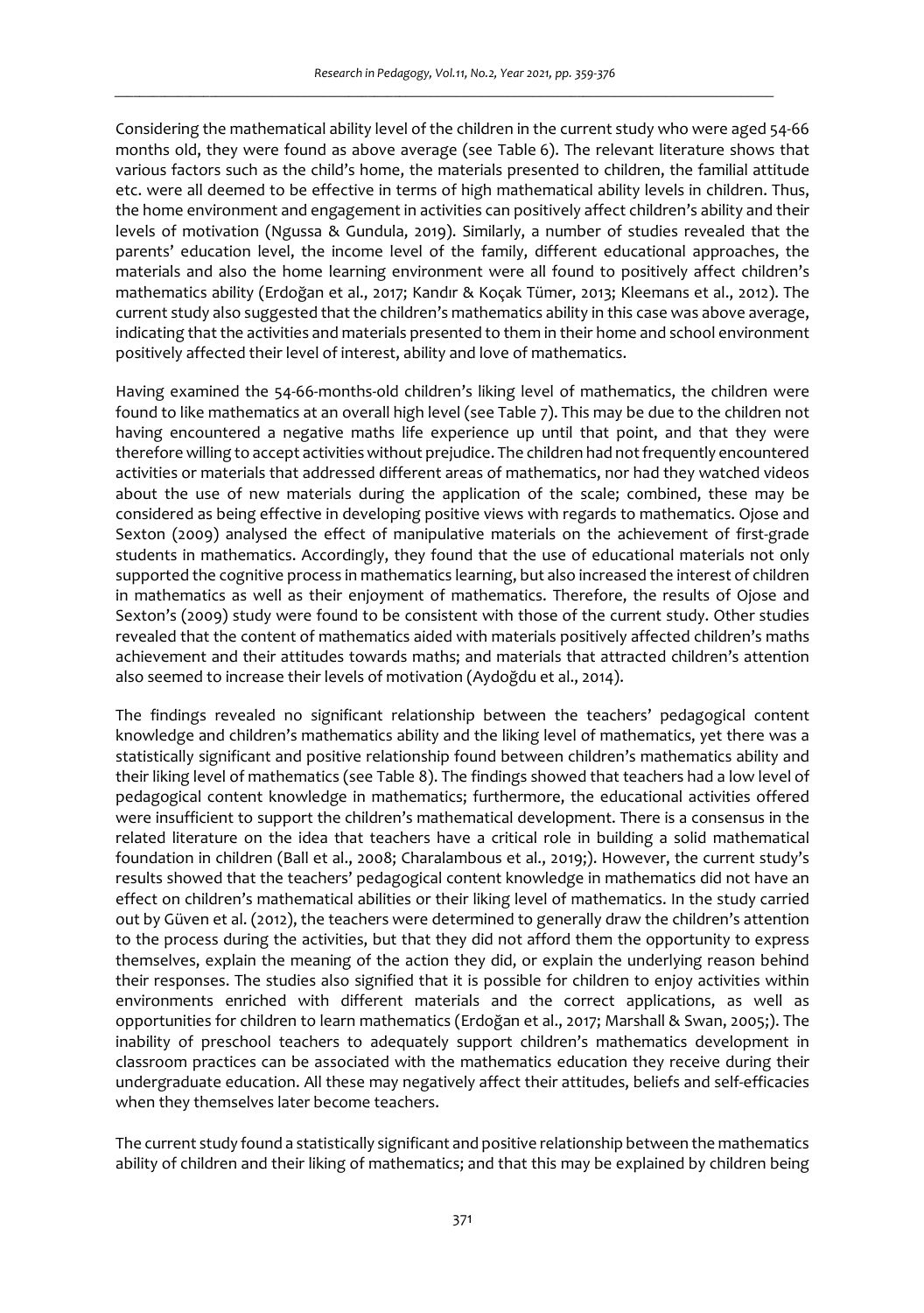willing to repeat activities in which they were previously unsuccessful, and that their success increases their interest in the activity. When as child likes an activity, it increases their educational success and concentration on the activity; moreover, it is also a means to increasing their motivation towards mathematics (Hidi & Renninger, 2006). In other words, as children like mathematics, their abilities may be said to increase, and their maths abilities develop.

The current study's research results pointed out that preschool teachers' knowledge, skills and experiences regarding content and process skills related to mathematics education should be further developed. As children generally like mathematics and have high levels of mathematics ability, it is necessary for teachers to develop their professional knowledge, skills and experiences in order to conduct their mathematics development to the highest level. The active learning environments that teachers provide to children during early childhood and the methods that they apply in the classroom are of significant importance when it comes to the development of math concepts and skills that a child will use themselves in the subsequent years. However, it would be useful to include the family dimension in future studies considering the role of children in the development of their mathematics skills within the home environment and through family activities. In addition, studies based on a mixed-methods approach, in which the documents used by teachers to plan their daily flows and in-class observations are examined, will help to support preschool children's mathematics concept development. Increasing the competencies, knowledge and skills of preschool teachers, as well as providing additional applied training on mathematics content, process skills, and the use of the language of mathematics will help to contribute to the effectiveness of mathematics education. Organising in-service training, conferences or applied seminars on preschool mathematics education through collaborations with the MoNE and universities in Turkey would provide an opportunity for teachers' self-improvement in the area of mathematics education. Conducting workshops in which good examples related to both mathematics and other fields are examined could also be effective in the development of teachers' competence in media regulation, activity and field knowledge, and in the development of their pedagogical content knowledge in mathematics.

#### **Acknowledgements**

This paper is part of a doctoral dissertation of the corresponding author.

# **References:**

- Aksu, Z., & Kul, U. (2017). Turkish Adaptation of the Survey of Pedagogical Content Knowledge in Early Childhood Mathematics Education. *International Journal Of Eurasia Social Sciences*, *8*  (30), 1832-1848.
- Ankara University. (2019). *Ders Programı & AKTS Kredileri* [Course Schedule & ECTS Credits]. Turkey. http://bbs.ankara.edu.tr/Ders\_Plani.aspx?bno=1695&bot=292
- Anthony, G., & Walshow, M. (2009). Mathematics education in the early years: Building bridges. *Contemporary Issues in Early Childhood, 10(*2), 107-121. http://dx.doi.org/10.2304/ciec.2009.10.2.107
- Argın, Y. (2019). *Okul oncesi egitimcilerinin matematik egitimine iliskin pedagojik alan bilgi duzeylerinin cesitli degiskenler acısından incelenmesi* [*Examination of pedagogical content knowledge levels of pre-school educators in regard to mathematics education in terms of various variables*]*.*  (Unpublished master's thesis). Gazi University, Ankara, Turkey.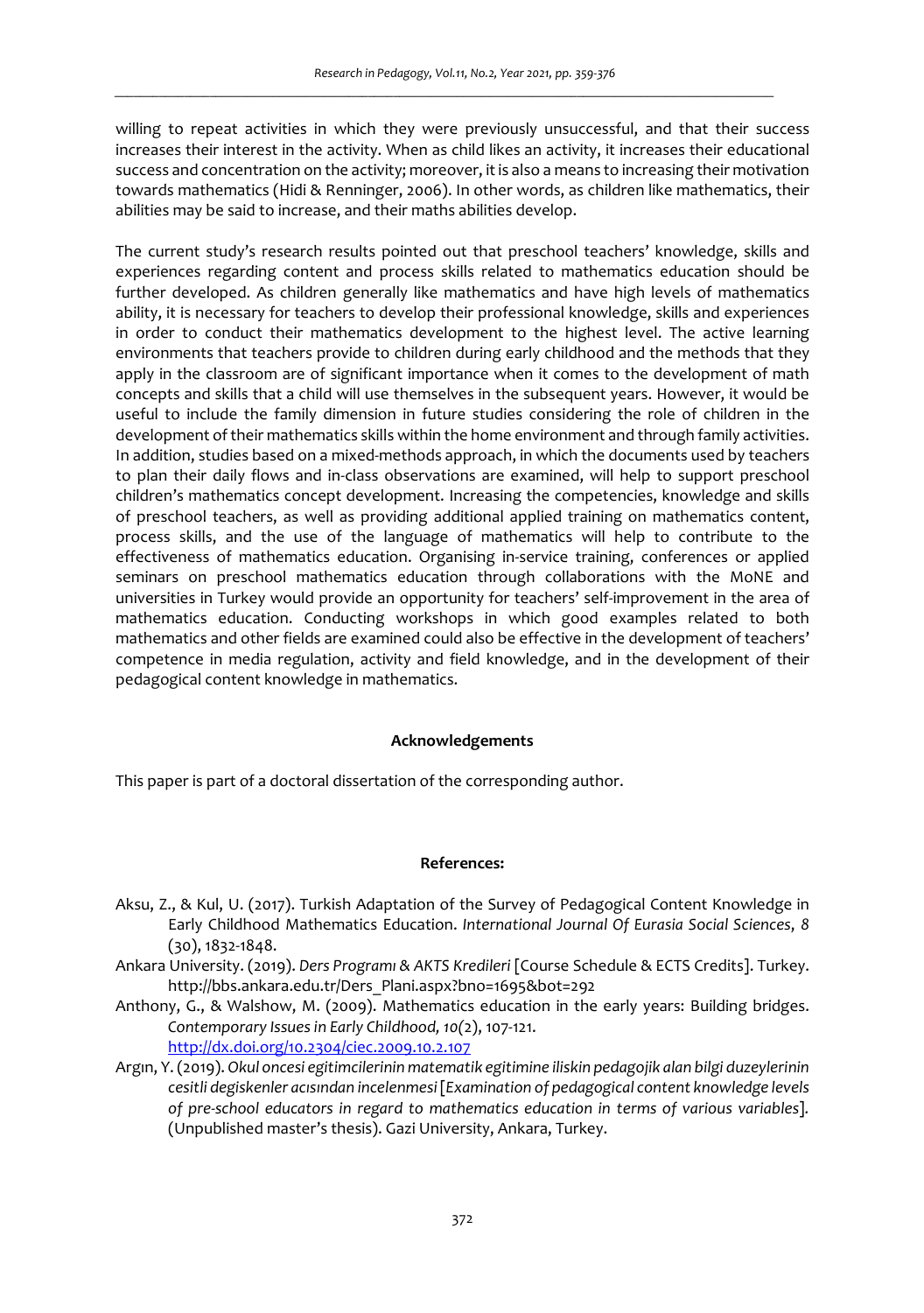- Argın, Y. & Daglıoglu, H.E. (2020). An investigation into mathematics-related pedagogical content knowledge of preschool educators based on institution type. *Elementary Education Online*, 19 (4), 1948-1962. http://dx.doi.org/10.17051/ilkonline.2020.762762
- Aydogdu, M., Ersen, A. N., & Tutak, T. (2014). Materyal destekli matematik ogretiminin ortaokul 6. sınıf ogrenci basarısına ve tutumuna etkisi [The effect of mathematics teaching supported with material on (Secondary School) 6th student success and attitude]. *Turkish Journal of Educational Studies*, *1*(3), 166-185.
- Baki, A., & Hacısalihoglu Karadeniz, M. (2013). Okul Oncesi egitim programının matematik uygulama surecinden yansımalar [Reflections from in-class mathematics applications in pre-school educational curriculum]. *Kastamonu Egitim Dergisi*, *21*(2), 619-636.
- Ball, D., Thames, M., & Phelps, G. (2008). Content knowledge for teaching. *Journal of Teacher Education*, *59*(5), 389-407. https://doi.org/10.1177/0022487108324554
- Benz, C. (2016). Reflection: An opportunity to address different aspects of professional competencies in mathematics education. In T. Meaney, O., Helenius**,** M.L. Johansson**,**  T.Lange**,** & A.Wernberg**,** A. (Eds.) *Mathematics education in the early years: Builds on topics discussed in early mathematics learning - selected papers of the POEM 2012 Conference (pp.419-435).* Springer.
- Berhenge, A. L. (2013). *Motivation, self-regulation, and learning in preschool* (Unpublished doctoral dissertation). University of Michigan, USA.
- Berlinghoff, W.P. & Gouvêa,F.Q. (2019). *Math Through the Ages: A gentle history for teachers and others.* Dover.
- Buyukozturk, S. (2010). *Sosyal bilimler icin veri analizi el kitabı. Istatistik, arastırma deseni SPSS uygulamaları ve yorum* [*Manual of data analysis for social sciences. Statistics, research design, SPSS applications and interpretation*]. Pegem.
- Charalambous, C. Y., Hill, H. C., Chin, M. J., McGinn, D. (2019). Mathematical content knowledge and knowledge for teaching: Exploring their distinguishability and contribution to student learning. *Journal of Mathematics Teacher Education.* https://doi.org/10.1007/s10857-019- 09443-2
- Clements, D. H., & Sarama, J. (2010). Learning trajectories in early mathematics-sequences of acquisition and teaching. *Encyclopedia On Early Childhood Development*. http://www.childencyclopedia.com/sites/default/files/textes-experts/en/784/learning-trajectories-in-earlymathematics- sequences-of-acquisition-and-teaching.pdf
- Clements, D. H., & Sarama, J. (2011). Early childhood mathematics intervention. *Science*, 333, 968- 970. https://doi.org/10.1126/science.1204537
- Clements, D. H., & Sarama, J. (2014). *Learning and teaching early math* (2nd ed.). Routledge.
- Copley, J. V. (2010). *The young child and mathematics* (2nd ed.). National Association for the Education of Young Children.
- Council of Higher Education (CoHE). (2018). *Yeni ogretmen yetistirme lisans programları* [Teacher training undergraduate programs]. https://www.yok.gov.tr/Documents/Kurumsal/ egitim\_ogretim\_dairesi/Yeni-Ogretmen-Yetistirme-Lisans-programlari/Okul\_Oncesi-Ogretmenligi \_Lisans\_Programi.pdf
- Daglı, H. & Daglıoglu, H.E. (2018). *Okul oncesi donem cocuklarının matematige iliskin gorusleri ve matematik algısı.* [*Preschool children's views on mathematics and their perception of mathematics*] Paper presented at the International IV. Child Development Congress. Hacettepe University, Ankara.
- Daglı, H., Daglıoglu, H. E., & Atalmıs, E. H. (2019). Development of a Preschool Teachers' Pedagogical Content Knowledge Scale regarding Mathematics. *International Journal of Assessment Tools in Education*, *6*(4), 617-635. https://doi.org/10.21449/ijate.593636
- Dunst, C. J., & Raab, M. (2013). Checklist and guidelines for identifying young children's interests. *Everyday child language learning tools, 3*. http://puckett.org/CECLL/ECLLTools\_3.pdf
- Erdogan, S. (2006). *Altı yas grubu cocuklarına drama yontemi ile verilen matematik egitiminin matematik yetenegine etkisinin incelenmesi* [*A study on the effect of mathematics education*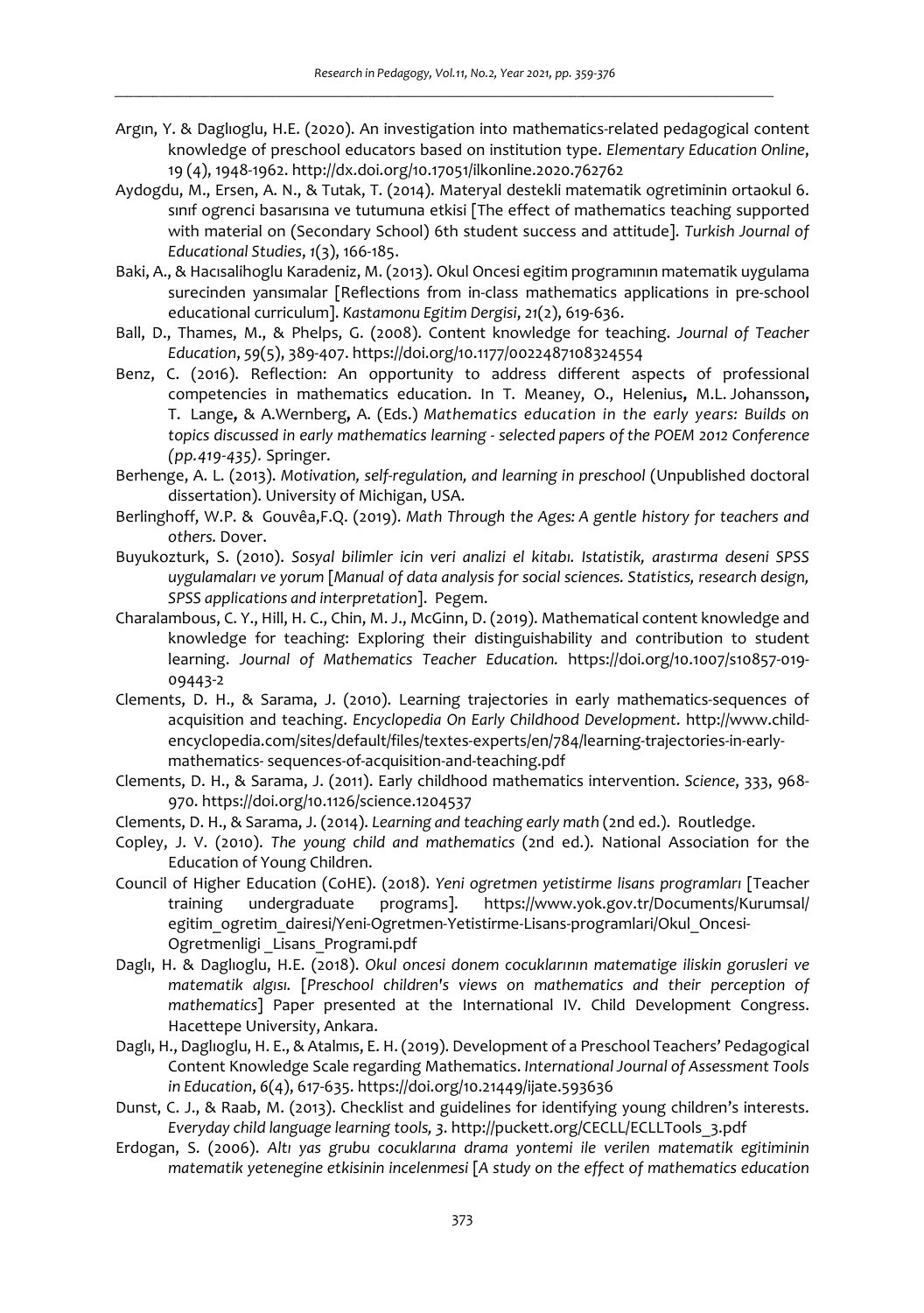*given with drama method to six-years-old children on mathematics ability*] (Unpublished doctoral dissertation). Ankara University, Turkey.

- Erdogan, S., Parpucu, N., & Boz, M. (2017). Sayı ve islemlerle ilgili egitim materyallerinin okul oncesi donem cocuklarının matematik becerisine etkisi [The effects of educational materials focusing on numbers and operations on mathematical ability of preschool children]. *İlkogretim Online, 16*(4), 1777-1791. 17. http://doi.org/10.17051/ilkonline.2017.342991
- Ergen, Y. (2018). Bir egitim ve ogrenme ortamı olarak okul ve sınıf. [School and classroom as an educational and learning environment] K. Kıroglu ve C. Elma (Eds), In *Egitime giris* [*Introduction to education*] (pp. 314-334). Pegem.
- Fırat, Z. S., & Dincer, C. (2018). Okul oncesi ogretmenlerin dogal matematiksel dil kullanımlarının incelenmesi [Examining the use of mathematical language of preschool teachers]. *Abant İzzet Baysal Universitesi Egitim Fakultesi Dergisi, 18*(2), 895-914. https://doi.org/10.17240/aibuefd.2018..-396525
- Fisher, P. H. (2004). *Early math interest and the development of math skills: An understudied relationship* (Unpublished doctoral dissertation). University of Massachusetts.
- Fraenkel, J.R & Wallen, N.E (2009). *How to Design and Evaluate Research in Education*. McGraw-hill
- Gasteiger, H., & Benz, C. (2018). Enhancing and analyzing kindergarten teachers' professional knowledge for early mathematics education. *The Journal of Mathematical Behavior, 51*, 109- 117. https://doi.org/10.1016/j.jmathb.2018.01.002
- Ginsburg, H. P., & Baroody, A. J. (2003). *Test of early mathematics ability examiner's manual.* Pro-ed.
- Guerriero, S. (2014). *Teachers' pedagogical knowledge and the teaching.* Organisation for Economic Co-operation and Development. http://www.oecd.org/education/ceri/Background\_document\_to\_Symposium\_ITEL-FINAL.pdf
- Guven, B., Ozturk, Y., Karatas, İ., Arslan, S., & Sahin, F. (2012, June). *Okul oncesi ogretmenlerinin matematik ogrenme ve ogretmeye yonelik inanclarının sınıf ortamına yansımaları* [*Reflections of pre-school teachers' beliefs on learning and teaching mathematics in the classroom*]*.* Paper presented at the X. National Congress of Science and Mathematics Education. Nigde University, Turkey.
- Guven, Y. (1997). *Erken Matematik Yetenegi Testi-2' nin gecerlik, guvenirlik, norm calısması ve sosyokulturel faktorlerin matematik yetenegine etkisinin incelenmesi.* [*Validity, reliability, norm study and investigation of the effects of sociocultural factors on Test of Test of Early Mathematics Ability-2*].(Unpublished Doctoral dissertation). Marmara University, İstanbul.
- Hidi, S., & Renninger, K. A. (2006). The Four-Phase Model of Interest Development. *Educational Psychologist*, *41*(2), 111-127. https://doi.org/10.1207/s15326985ep4102\_4
- Hill, H. C., Rowan, B., & Ball, D. L. (2005). Effects of teachers' mathematical knowledge for teaching on student achievement. *American Educational Research Journal*, *42*(2), 371-406. https://doi.org/10.3102/00028312042002371
- Hsieh, W.Y., & McCollum, J. A. (2018). Teachers' perceptions of early math concepts learned from unit blocks: A cross-cultural comparison. *Early child Development and Care, 189*(12), 1954- 1969. https://doi.org/10.1080/03004430.2018.1423562
- In Hong, K. (2013). *Preschool teachers' knowledge of children's mathematical development and beliefs about teaching mathematics* (Unpublished doctoral dissertation). University of North Texas.
- Jang, Y. J. (2013). *Perspectives on mathematics education for young children* (Unpublished doctoral dissertation). University of Illinois.
- Kandır, A., & Kocak-Tumer, N. B. (2013). Farklı sosyo-ekonomik duzeydeki bes-altı yas cocuklarının erken ogrenme becerilerinin incelenmesi [Analysis of early learning abilities of 5-6 year-old children of different socioeconomic status]*. Sosyal Politika Calısmaları*, *13*(7), 45-60.
- Karabuk University. (2019). *Cocuk gelisimi bolumu ders icerikleri* [Child development department course contents]*.* Karabuk University, Turkey. http://sbf.karabuk.edu.tr/ yuklenen/dosyalar/126816201823931.pdf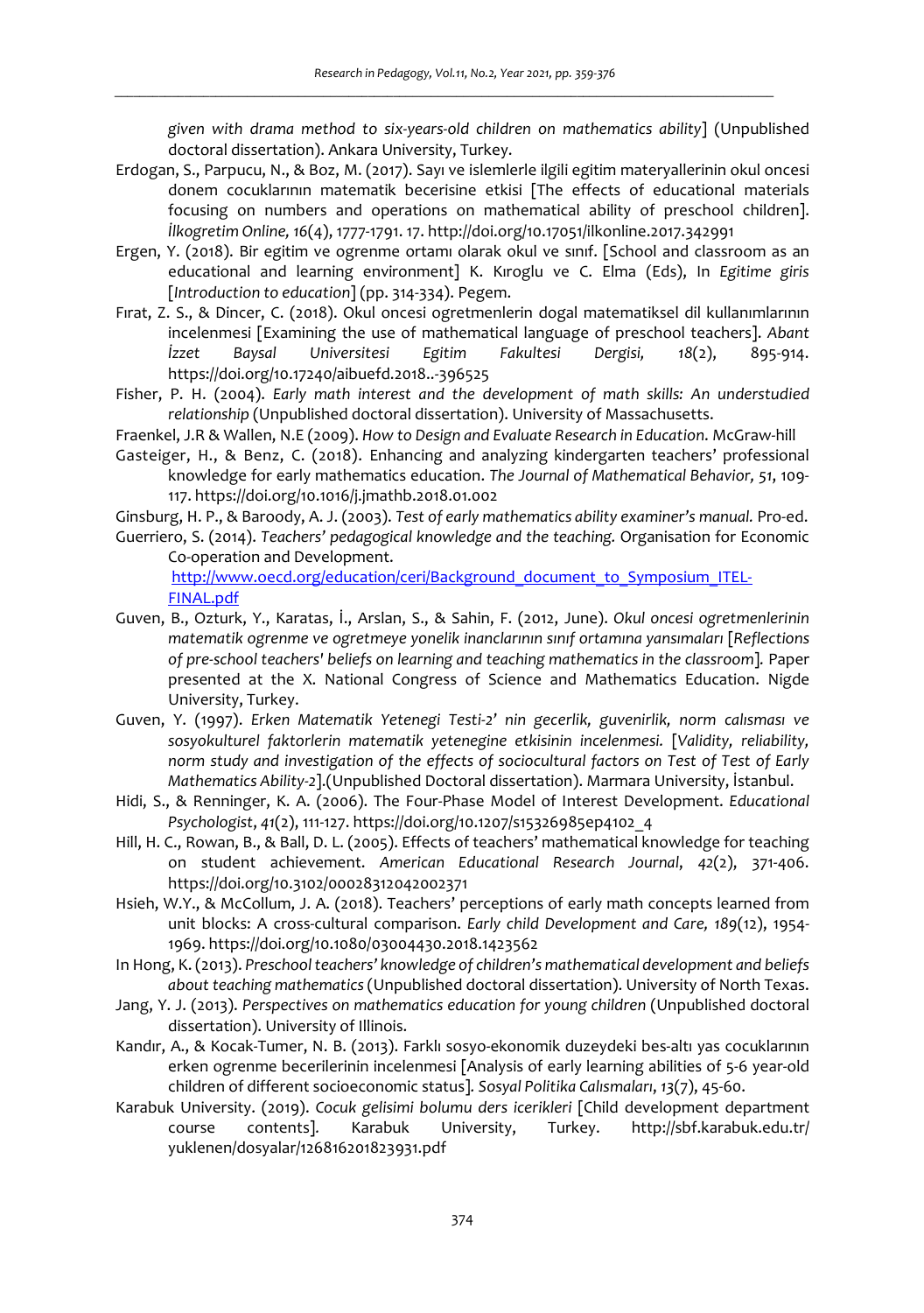- Kleemans, T., Peeters, M., Segers, E., & Verhoeven, L. (2012). Child and home predictors of early numeracy skills in kindergarten. *Early Childhood Research Quarterly*, *27*(3), 471-477. https://doi.org/10.1016/j.ecresq.2011.12.004
- Lee, J. E. (2017). Preschool teachers' pedagogical content knowledge in mathematics. *International Journal of Early Childhood (IJEC), 49*, 229-243. https://doi.org/10.1007/s13158-017-0189-1
- Litkowski, E. C., Duncan, R.J., Logan, J. A. R., Purpura, D. J. (2020). When do preschoolers learn specific mathematics skills? mapping the development of early numeracy knowledge.*Journal of Experimental Child Psychology*, *195,* 104846. https://doi.org/10.1016/j.jecp.2020.104846
- Ma, L. (2010*). Knowing and teaching elementary mathematics: Teachers' understanding of fundamental mathematics in China and the United States*. Taylor & Francis.
- Marshall, L., & Swan, P. (2005). Developing mathematical thinking with the assistance of manipulatives. In A. Rogerson (Ed.), *Proceedings of the Eighth International Conference on Reform, Revolution and Paradigm Shifts in Mathematics Education* (pp. 144-147). The Mathematics Education into the 21st Century Project.http://math.unipa.it/~ grim/21\_project/21\_malasya\_MarshallSwan144-147\_05.pdf
- McCray, J. (2008). *Pedagogical content knowledge for preschool mathematics: Relationships to teaching practices and child outcomes* (Unpublished Doctoral dissertation). Loyola University, Chicago, IL.
- McCray, J. S., & Chen, J.Q. (2012). Pedagogical content knowledge for preschool mathematics: Construct validity of a new teacher interview. *Journal of Research in Childhood Education, 26*(3)*,* 291-307. https://doi.org/10.1080/02568543.2012.685123
- Miles, M. B., & Huberman, A. M. (1994). *Qualitative data analysis: An expanded sourcebook* (2nd ed.). SAGE.
- Ministry of National Education (MoNE) (2013). *Okul oncesi egitim programı* [Preschool education program] Milli Egitim Bakanlıgı.
- Mokrova, I. L. (2012). *Motivation at preschool age and subsequent school success: role of supportive parenting and child temperament* (Unpublished doctoral dissertation). University of North Carolina.
- National Association for the Education of Young Children. (NAEYC) (2009). *NAEYC standards for early childhood professional preparation programs*. https://www.naeyc.org/files /naeyc/file/positions/ProfPrepStandards09.pdf
- National Council of Teachers of Mathematics. (NCTM) (2000). *Principles and Standards for school mathematics.* National Council of Teachers of Mathematics. https://www.nctm.org/Standards-and-Positions/Principles-and-Standards/
- National Council of Teachers of Mathematics. (2013). *Mathematics in early childhood learning.* NCTM. https://www.nctm.org/Standards-and-Positions/Position-Statements/Mathematics-in-Early-Childhood-Learning/
- Ngussa, B. M., & Gundula, A. J. (2019). The effect of home environmental factors on students' academic achievement: a case of community secondary schools in Monduli District, Tanzania. *World Journal of Educational Research, 6*(3), 354-366. https://doi.org/10.22158/wjer.v6n3p354
- Ojose, B., & Sexton, L. (2009). The effect of manipulative materials on mathematics achievement of first grade students. *The Mathematics Educator*, *12*(1), 3-14.
- Parpucu, N., & Erdogan, S. (2017). Okul oncesi ogretmenlerinin sınıf uygulamalarında matematik dilini kullanma sıklıkları ile pedagojik matematik icerik bilgileri arasındaki iliski [The relationship between the frequency of mathematical language and pedagogical mathematic content knowledge of preschool teachers]. *Erken Cocukluk Calısmaları Dergisi*, *1*(1), 19-32. http://dx.doi.org/10.24130/eccd-jecs.19672017118
- Pekince, P., & Avcı, N. (2016). Okul oncesi ogretmenlerinin erken cocukluk matematigi ile ilgili uygulamaları: etkinlik planlarına nitel bir bakıs [School Teachers' Applications Related to Early-Childhood Mathematics: A Qualitative Look at Activity Plans]. *Kastamonu Egitim Dergisi, 24*(5), 2391-2408.